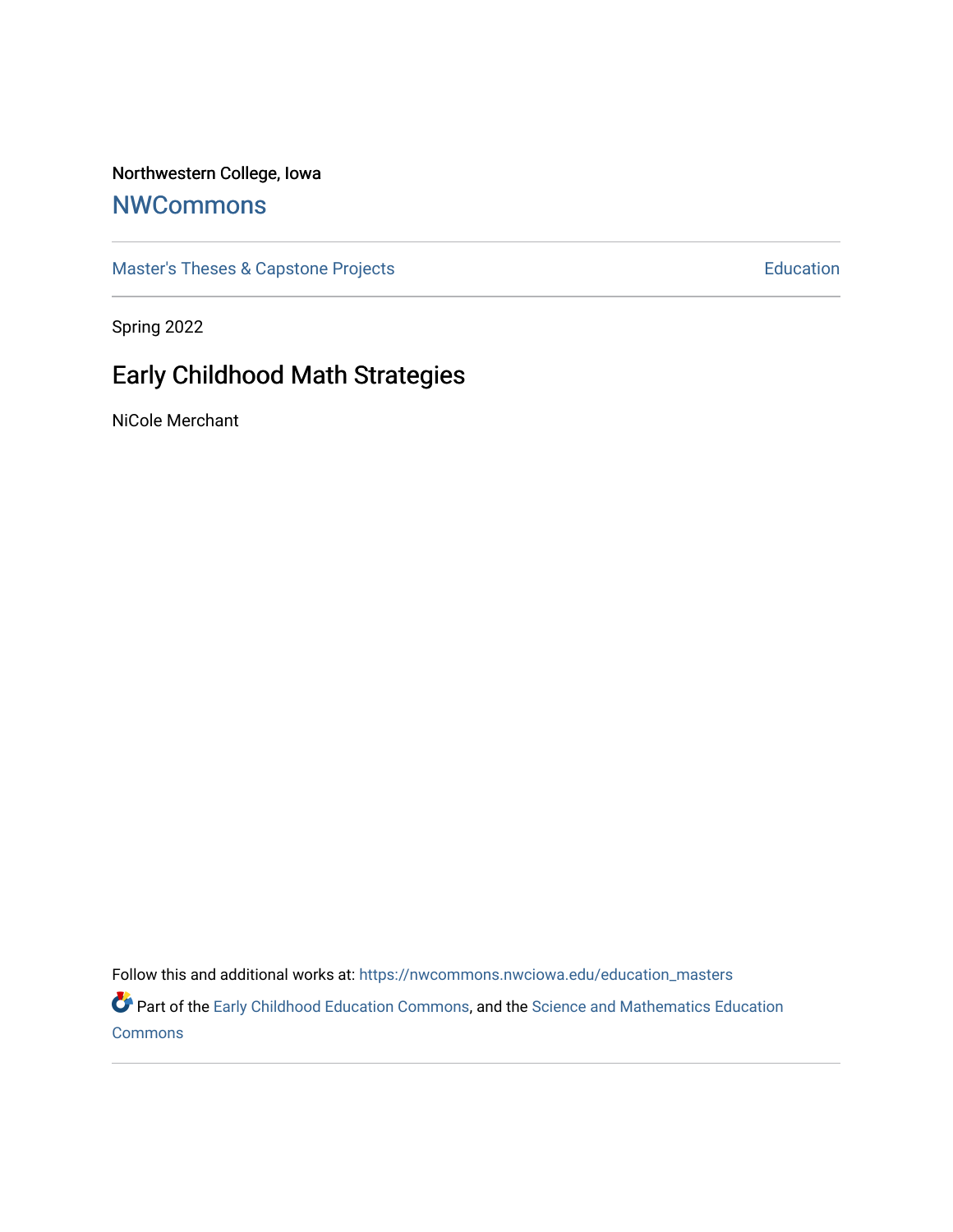### **Early Childhood Math Strategies**

NiCole Merchant

Northwestern College

An Action Research Project Presented in Partial Fulfillment of the Requirements For the Degree of Master of Education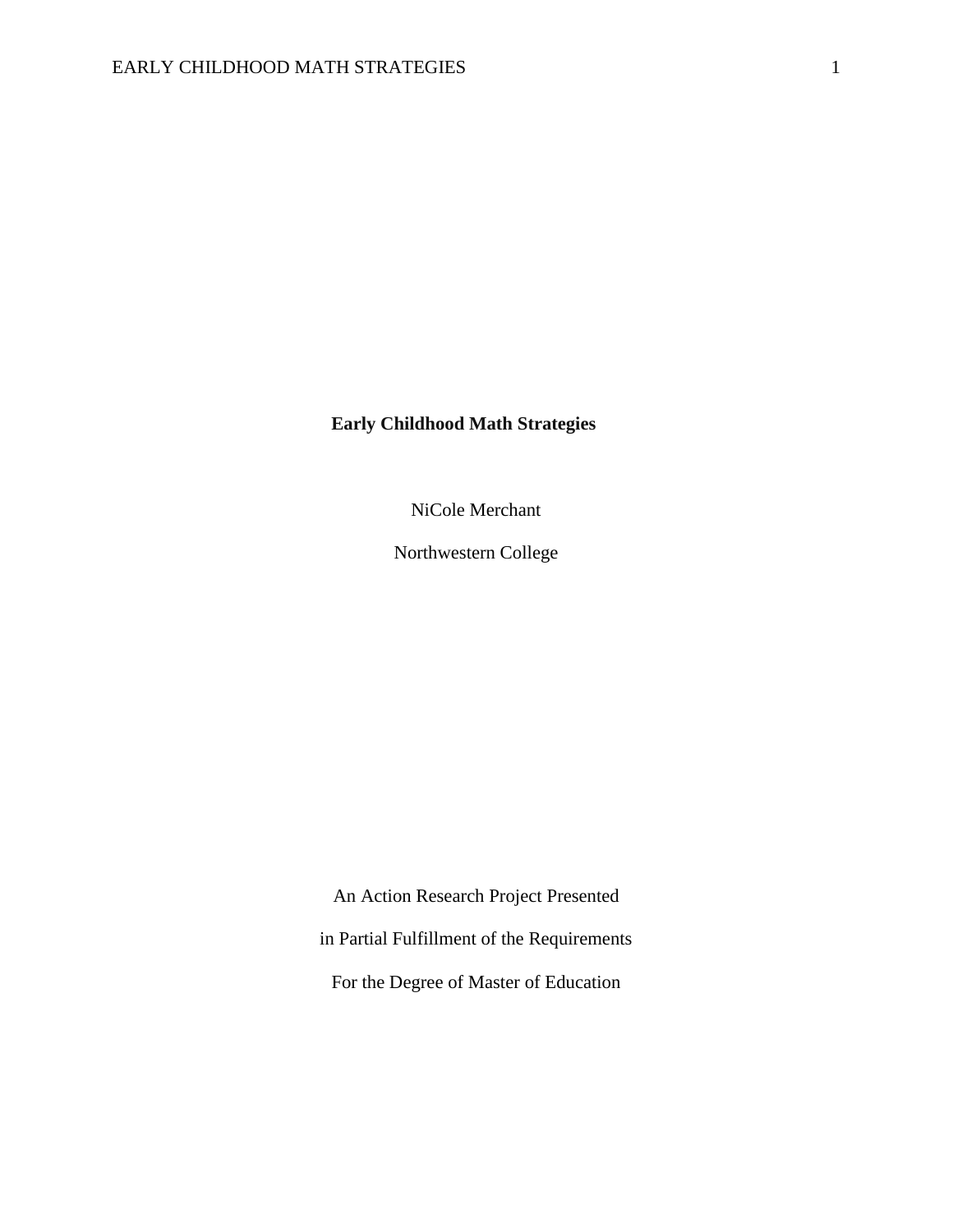#### **Abstract**

<span id="page-2-0"></span>This action research was led by the researcher's interest in improving early learners' academic mathematics achievement, specifically in oral counting, number identification, and counting 1:1 correspondence up to twenty, for targeted students. The researcher is in her  $14<sup>th</sup>$  year of teaching, but 3rd year as an Early Childhood Special Education teacher, where her own students participated in a trial group intervention study. The four-week intervention was performed where students engaged in mathematics practice with implementation of five instructional practices and providing interactive engaging math games that specifically focused on skills including oral counting, number identification, and 1:1 correspondence. Throughout the four weeks, student progress was monitored weekly by the researcher on each of these skills in mathematics. The findings of this research reveal that this type of intervention and classroom support increases student achievement in specific math skills including 93% in oral counting, 60% in number identification, and 91% in counting 1:1 correspondence. Further research in implementing different types of math strategies for math instruction and application, including various interactive engaging math apps, in an early childhood setting to help students increase their performance in this developmental area would be recommended in the future.

*Keywords: early math interventions and strategies, close the gap, kindergarten readiness, student achievement*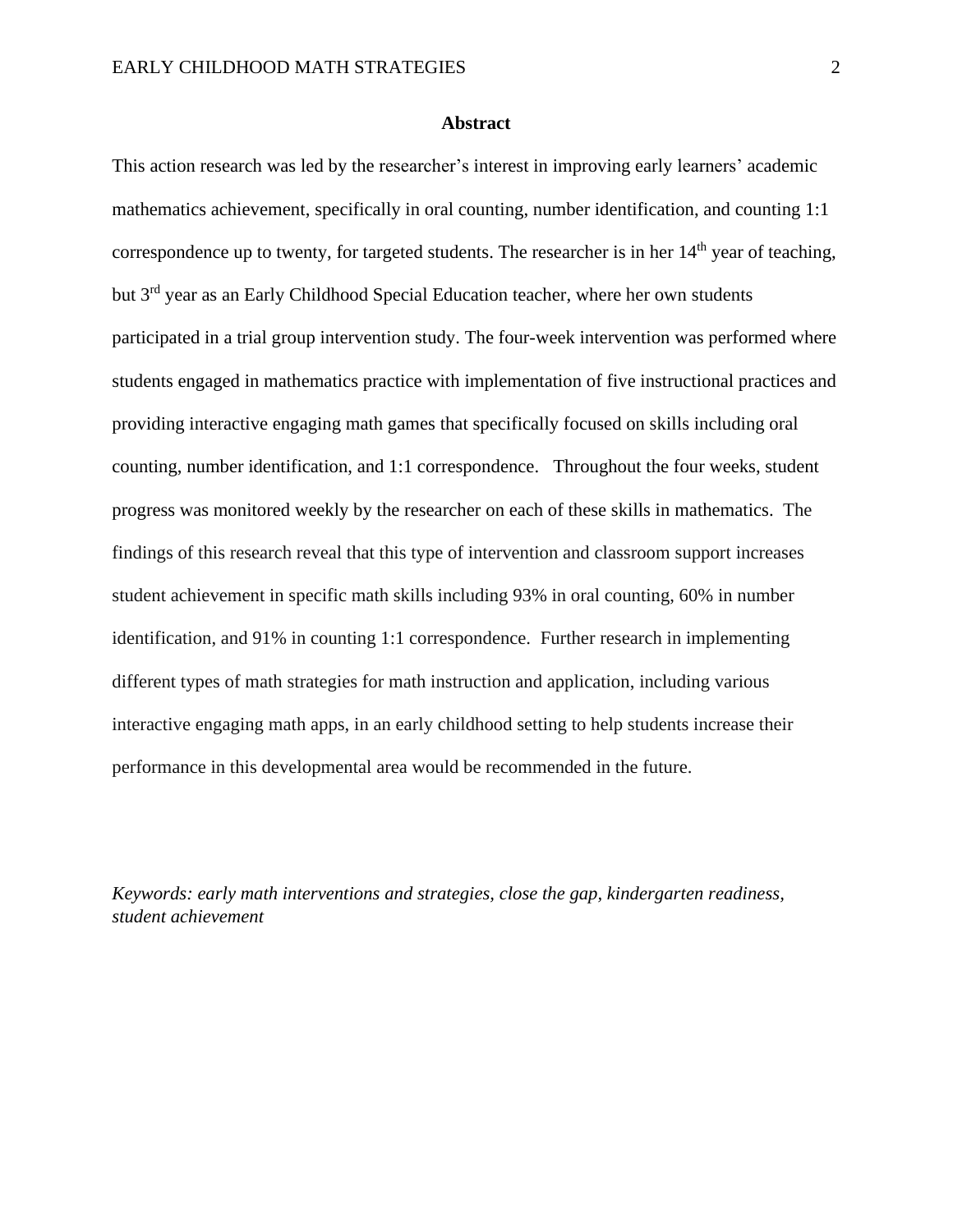# **Table of Contents**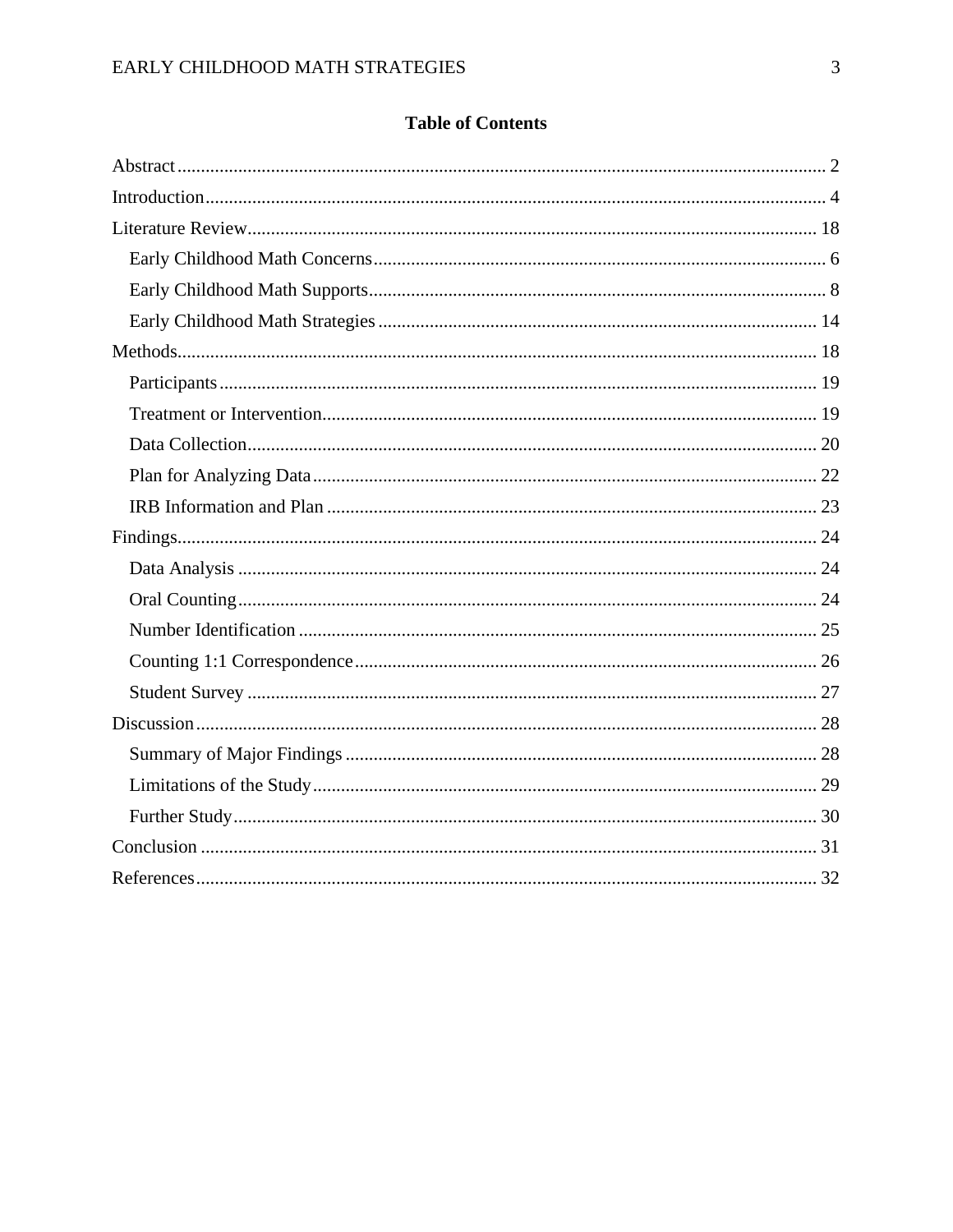# <span id="page-4-0"></span>**Implementing different types of math strategies for math instruction and application in an early childhood setting to help students increase their performance in this developmental**

#### **area**

When considering development of math skills in early childhood, there is a reason for concern. Clark (2020) shared "in 2018, just 66% of disadvantaged children achieved at the least expected level of development for number at the end of the Early Years Foundation Stage compared to 82% of their peers" (Rittle-Johnson, 2017). When early learners or students at the primary level start falling behind compared to students' peers, they start to develop a gap between their success and their peers' success. The larger the gap is, the harder it is for a student to catch up. Giving early learners the fundamental and foundational skills in math is critical to his/her success in the future. McKnight and Mulligan (2010) have found that early learners are not having enough exposure in exploration of space and geometry (McKnight & Mulligan, 2010). The problem is, if early learners begin a large gap at the entry of kindergarten, the more the gap can grow as students transition to each grade level at the primary level.

The purpose of this action plan is to identify and implement different types of math strategies for math instruction and application in an early childhood setting to help students increase their performance in this developmental area. The intent of this project is to gain knowledge from research to help improve teaching and learning in mathematics early childhood.

These research studies through peer-reviewed journals are found in databases in DeWitt Library within the last 10 years. Article inclusion criteria will include research based off researched-based interventions, strategies, or applications that have been successfully identified to improve student achievement in math in early childhood setting.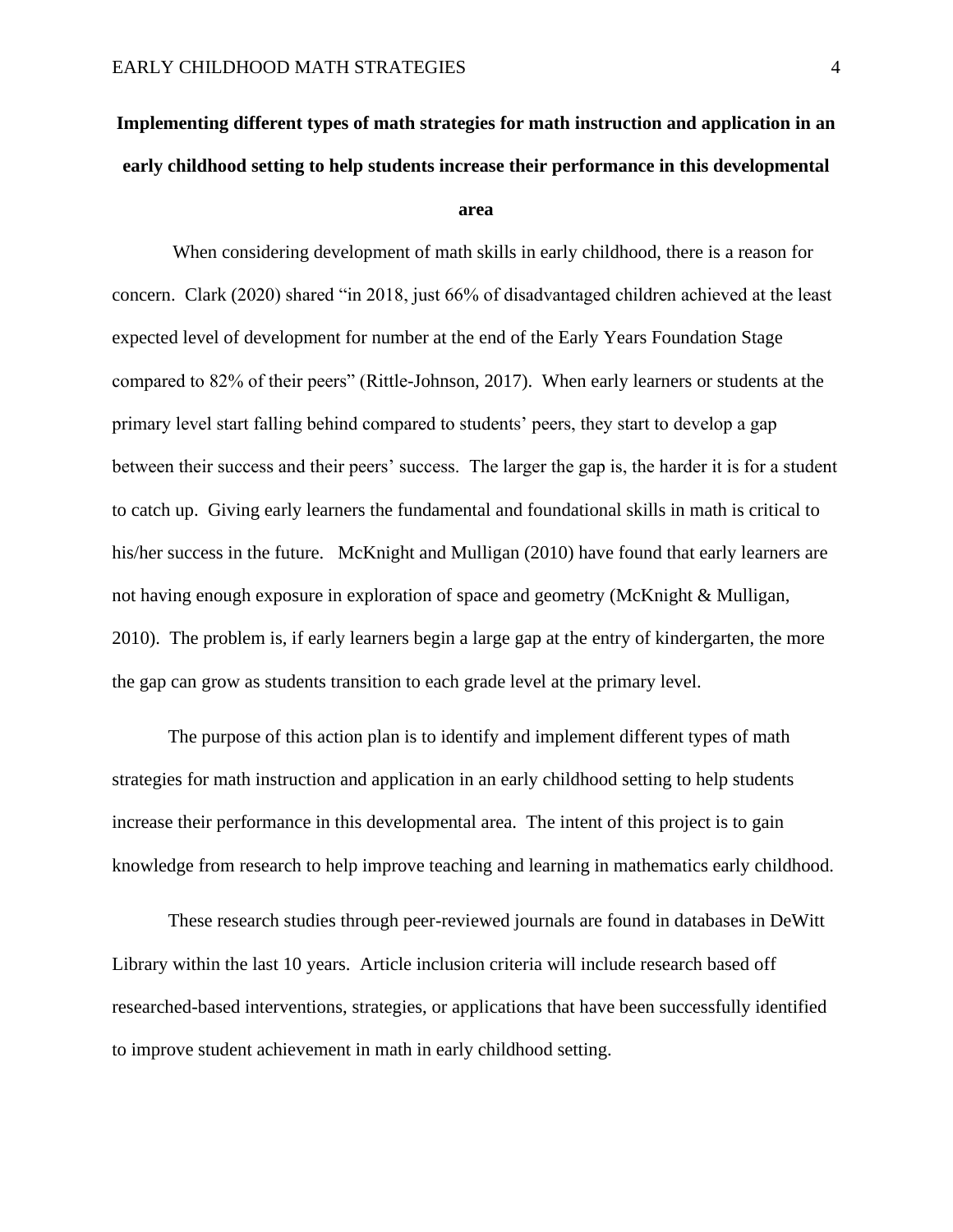#### EARLY CHILDHOOD MATH STRATEGIES 5

Early childhood educators should implement different types of research-based math strategies and interventions, not only to improve current academic performance, but to promote longevity in education. Specific research-based intervention strategies and or topics found include effective implementation and support of mathematics in early childhood, concerns about early childhood math, implementation strategies to support math, and providing resources for students that are interactive and engaging.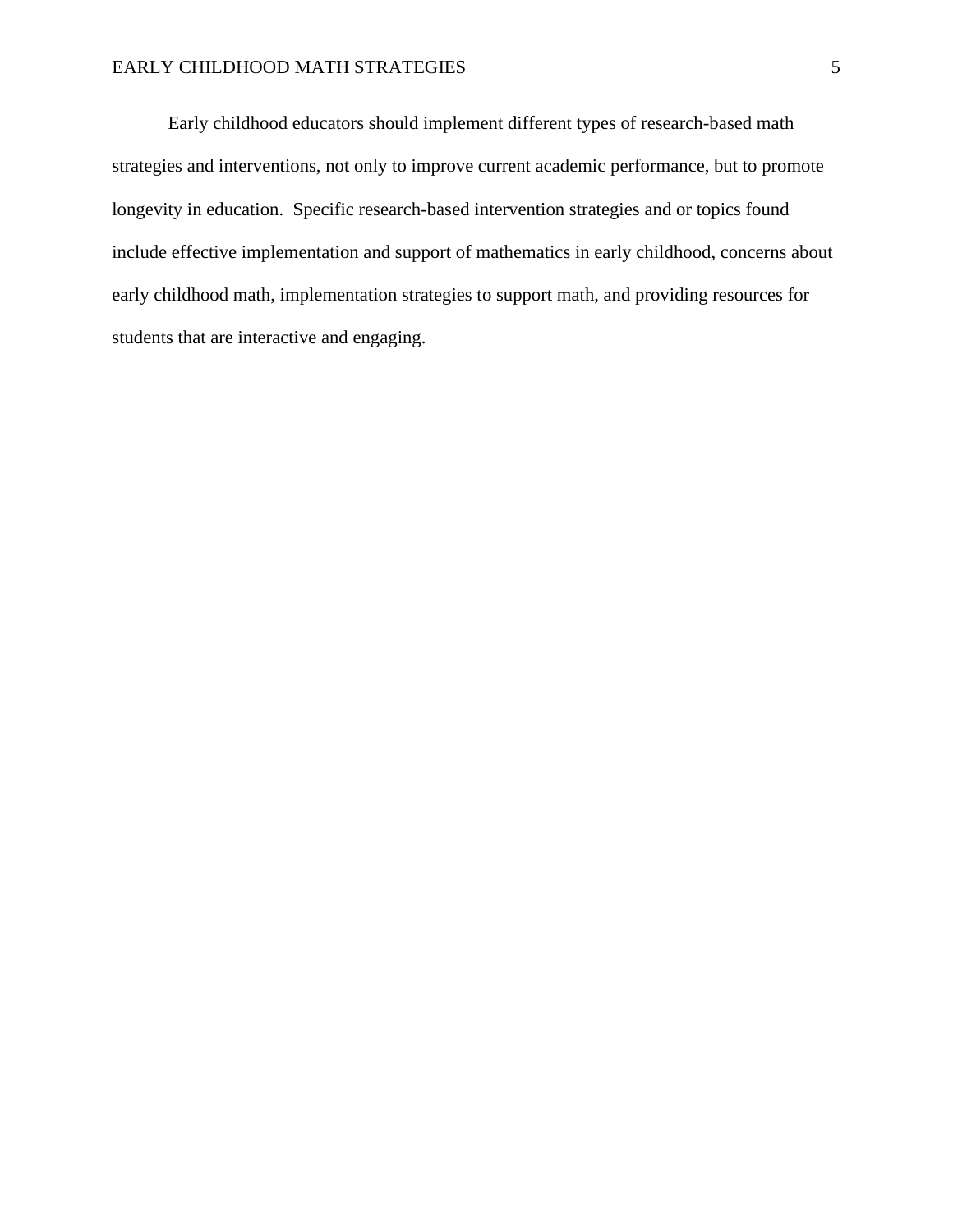#### **Review of the Literature**

#### **Early Childhood Math Concerns**

As mentioned earlier, researcher Clark (2020), conducted a study with examining and identifying that math plays an essential role in an early learners' development to comprehend the world they live in with understanding differences in shapes of objects and quantities, circumstances, establish problem solving skills, time conception, sharing quantities with friends, and counting through play. Clark (2020) illuminates that it is essential for young learners to establish and strong foundation of these skills as it is highly linked with their later school performance. This research was conducted for learners ages three to seven years old and identifies 66% of disadvantaged learners performed at the least expected level in math as compared to 82% of peers. The data was collected internationally and accessed through consulting experts. Through this investigation, affidavit is based on meta-analysis of randomized controlled trial and qausi-experimental design to formulate actions for improving mathematics for early learners. Clark (2020) found mathematical recommendations to implement in an early learner setting based on best evidence synthesis of a wide range of study designs.

Researcher Rittle-Johnson (2017) conducted a study to determine if early learners' math comprehension were a strong predictor of upper-grade academic attainment of math. Five hundred and seventeen low economic students in the U.S. ranging from ages 4-11, were evaluated in this study. The intent of this study was to reveal certain early math comprehension that is a predictor of longevity in math success from students in low-income backgrounds. An evaluation was completed amongst these students from an Early Math Trajectory Model. The research identified that learners from low economic status continue to enter school with inadequate math comprehension. With this knowledge and growing area of concern, it seems to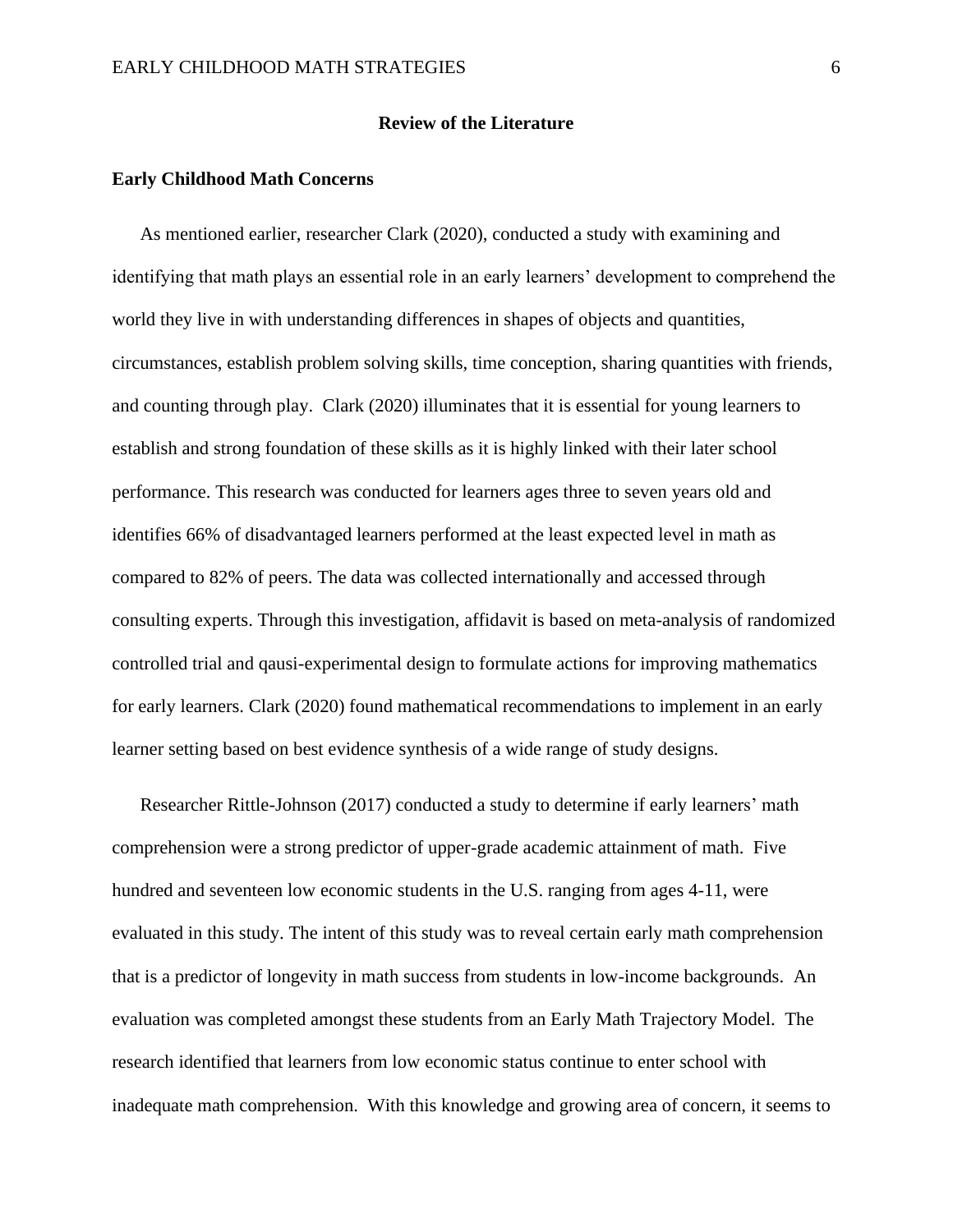identify that early math trajectories be identified and proposed to promote longevity for later academic success.

Researcher Miller (2017) identifies that there are currently only two publicly funded prekindergarten programs including targeted preschool and universal preschool. Within these programs, economic status enrollment can differ amongst each program and classrooms per program. During this study, student performance in upper-grade learners and the economic arrangement of contemporaries are being evaluated to identify the leverage of academics held within a preschool classroom. During this study, 2,966 students in 709 preschool classrooms were analyzed through data collection. Investigation took place to identify associations linked between classroom-economic arrangement and performance. Results have shown that higher economic status of students illustrated a positive trend line from fall to spring performance in learners. Lower economic status learners had a proportionate negative trend line in math, literacy, and language skills. These results similarly agree with researcher Rittle-Johnson (2017), and Clark (2020), with low economic status learners continuing to enter kindergarten with inadequate math skills. However, results did indicate that integrated preschool classrooms, including lower income families, might be more advantageous with student achievement compared to a targeted preschool program.

Additionally, researcher Razza (2015), conducted a study to examine key domains of school readiness skills with academic trajectories. Specifically, this study investigates links between early learners approaches to learning performance and social competence for students ages 5 to 9 years old. Approaches to learning was tested while following a compensatory growth model. Early learners (n=669) were picked from precarious families, predominately low economic status. The findings displayed those approaches to learning was linked with both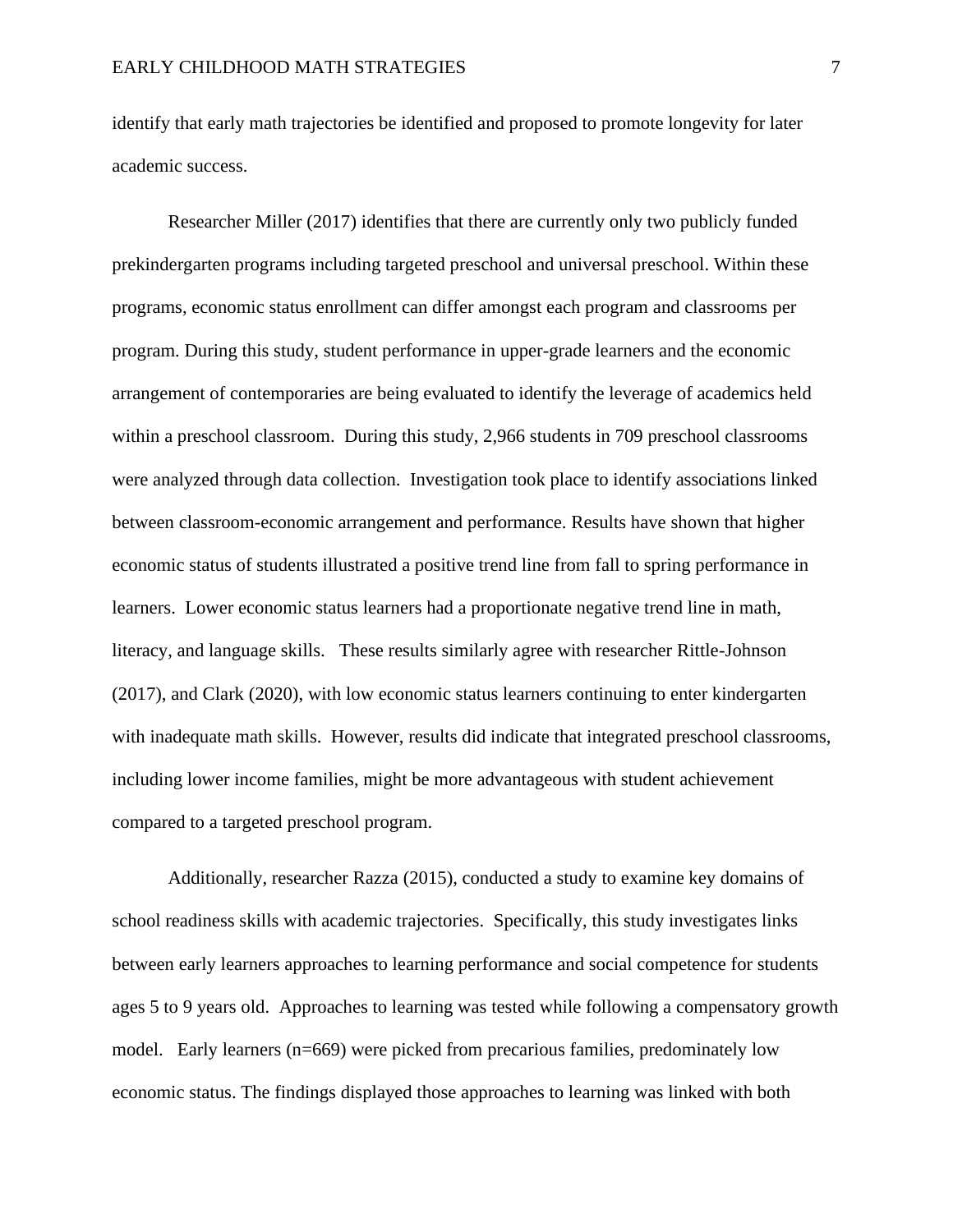academic and social competency. Exclusively, early learners at the kindergarten level were identified to have a significant predictor in reading and math performance across primary grades which agrees with Clark (2020), Rittle-Johnson (2017), and Miller's (2017) young learners academic predictor data.

#### **Early Childhood Math Supports**

Researcher Piasta (2015) conducted a research study to identify how to better support preschool students academically, specifically in math and science. This research focusses on investigating the influence and leverage of providing preschool teachers with quality professional development in these developmental areas. Sixty-five early educators were selected to participate in 64 hours or 10.5 days of professional development over a period of 18 months. The study involved early educator's pre-test questionnaires, classroom observations, and twice a month professional development training. Early educators' conditions of math and science were examined along with student improvements in math and science from fall-to-spring. Teacher hours were also compared with student data collection comparison from fall to spring. The findings indicated that PD did not precisely influence student math or science comprehension, but increased opportunities in both developmental areas was identified.

Researcher Brendefur (2012) also examined the impact of student academic achievement based on teacher professional development and providing center-based mathematics activities. This study identified the need to increase student understanding and skills in math to establish foundational skills for future success. Random Head Start programs who taught four-year-old's in the U.S. were selected as either a treatment or control group to examine the impact of professional development and student achievement over a six month time period. The findings of Brendefur's (2012) study indicated that the treatment group illustrated more fluency and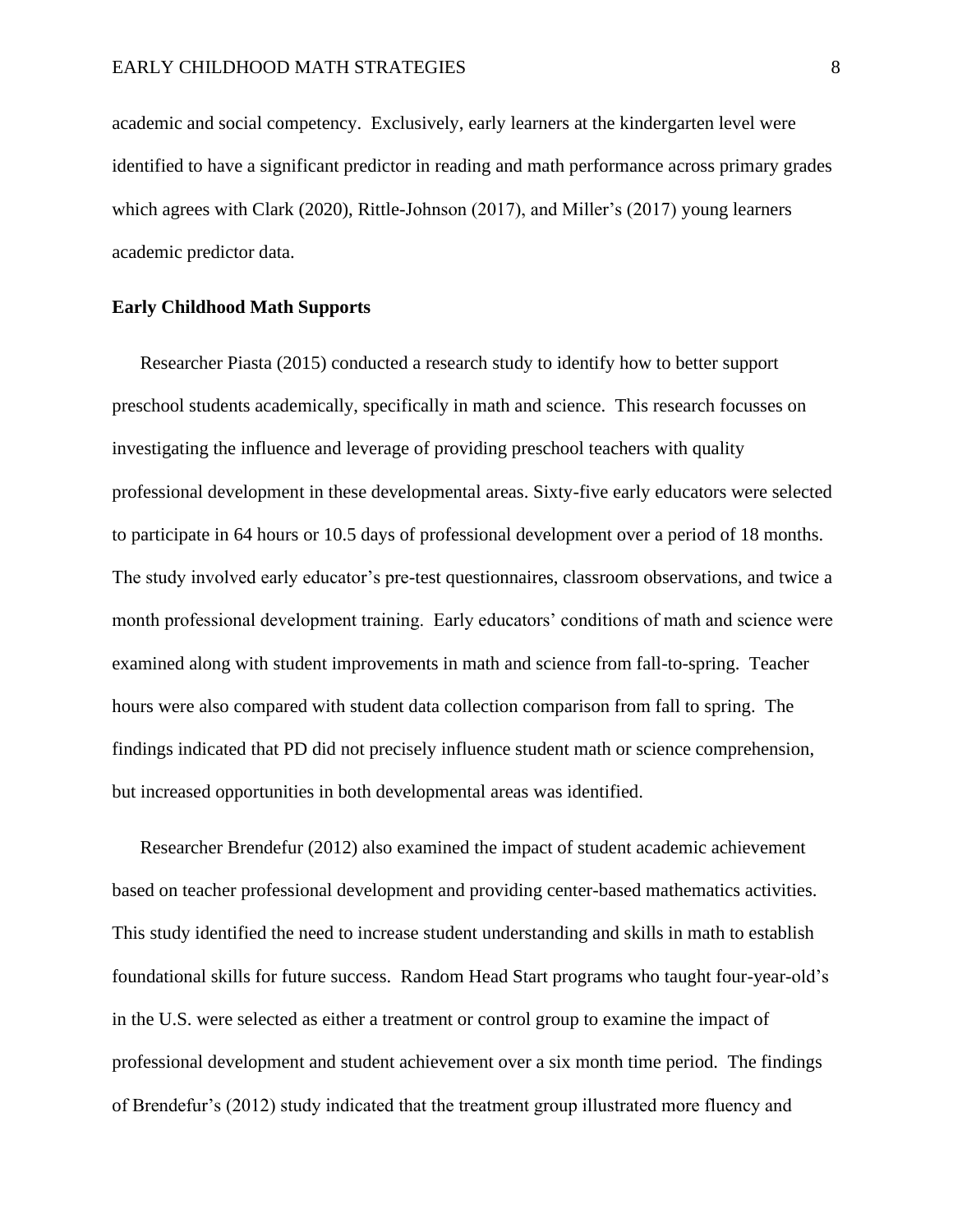flexibility with number concepts including solving problems, completing measurement tasks, and spatial abilities as compared to the control group.

Similarly, to Piasta (2015), and Brendefur's (2012), Son (2013) also focused on identifying the impact of early educators' professional development on student achievement in academics. During this study, they track and investigate the influence of different types of professional development amongst different early childhood educators. School readiness skills are being monitored from low-income students in preschool. More specifically, early childhood educators staggering levels of professional development such as education level, degree(s), certification, teaching experiences, trainings, and support staff exposure are being compared to one another while being aligned with student achievement unlike Piasta (2015) who only compared educators who completed current professional development being offered and those who did not.

Sons (2013) conducted a study to examine if teachers multi-level analysis through various pathways of teaching background or experience are being observed and compared to classroom environments and kindergarten readiness skills. This study revealed that teachers with a higher degree providing stronger social-emotional support within the classrooms. The same classrooms with higher-quality social-emotional skills also performed better in math skills. Furthermore, teachers that provided higher-quality parent involvement performed higher in vocabulary skills. Therefore, early educators with higher education and higher-quality professional development along with providing enriched parent involvement activities can help best support school readiness. The findings of Piasta (2015), Brendefur (2012), and Sons (2013) all agree that providing early childhood educators with numerous opportunities of quality professional development can influence student achievement in academic areas such as mathematics.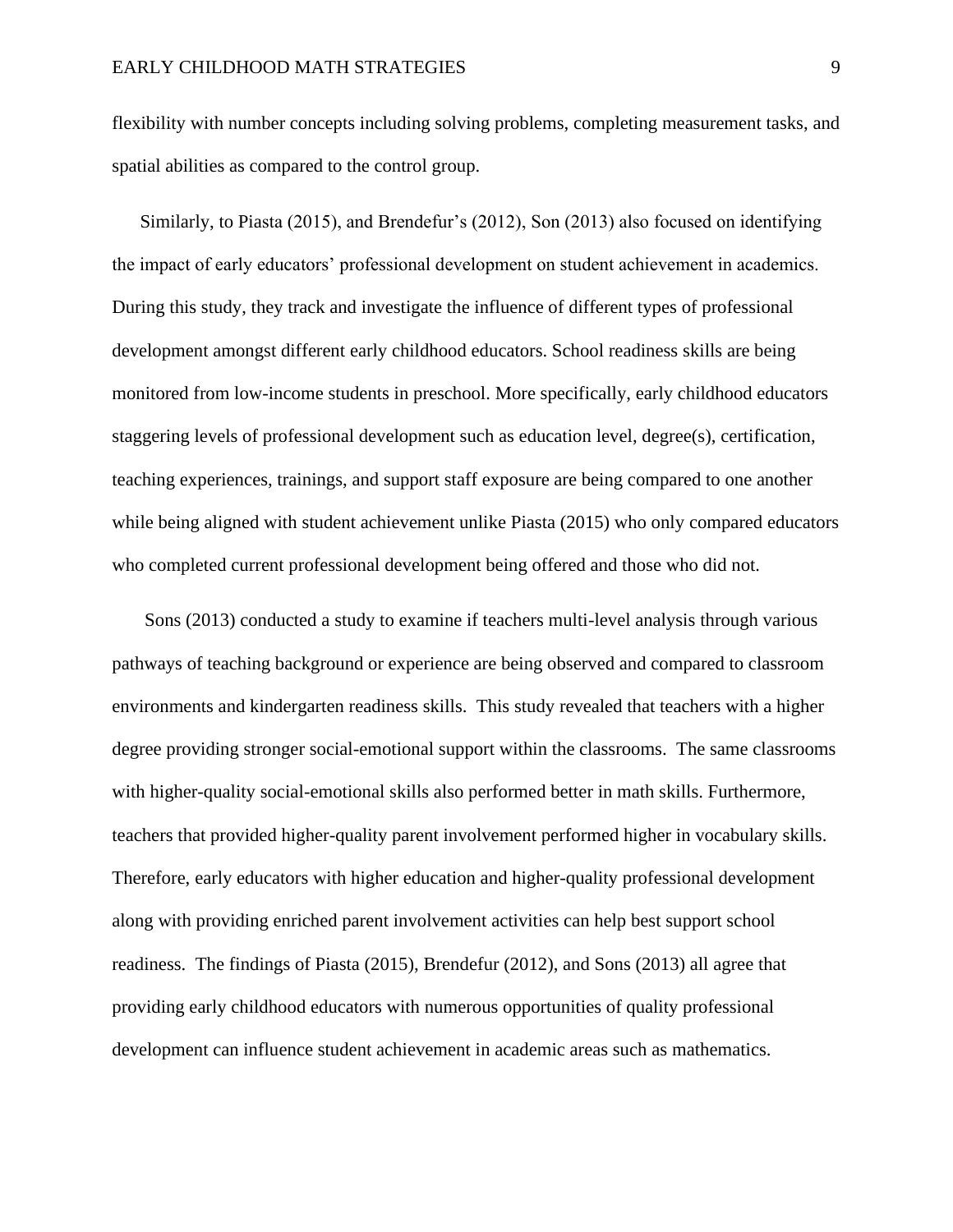In a different perspective of early childhood supports, McKevett (2019) digs deeper into student achievement in literacy and math based on the influence of teacher judgement. As this researcher describes, teacher judgements are a prime component to successfully design instruction and interventions. This study focusses on kindergarten and first grader educators of early learners' instructional level in mathematics and literacy skills while utilizing the pre-post quasi-experimental design to identify the degree to which the use of data changed educators' judgments. The findings suggest that when educators rated students at frustration level they were least accurate while overemphasizing students' skills. Utilizing data during this study did not help enhance accuracy in general, but few changes were in place at frustration and instructional teaching levels for instruction. The results of this research indicate that teachers' judgements on low accuracy through overestimation, can result in learners who are in more of higher need of essential interventions.

In a comparison perspective of Piasta (2015), Brendefur (2012), Sons (2013), and McKevett (2019), researcher Jamil (2018), performed a study to examines the influence of teacher beliefs about STEM education and implementation and early educator professional development towards student achievement. The participants in this study included early childhood educators who attended a STEM professional development conference in the U.S. Surveys and interviews were given to educators before and after the conference to illustrate educators' knowledge, beliefs, and supports about STEM education. This study uses a mixed methods of research and design for implementation and analysis.

The findings indicated that majority of early educators see the value in the STEM approach, but when digging deeper at the essential elements of how or why to teach such as the purpose, practice, or supports provided, opinions varied considerably. Jamil (2018) additionally shares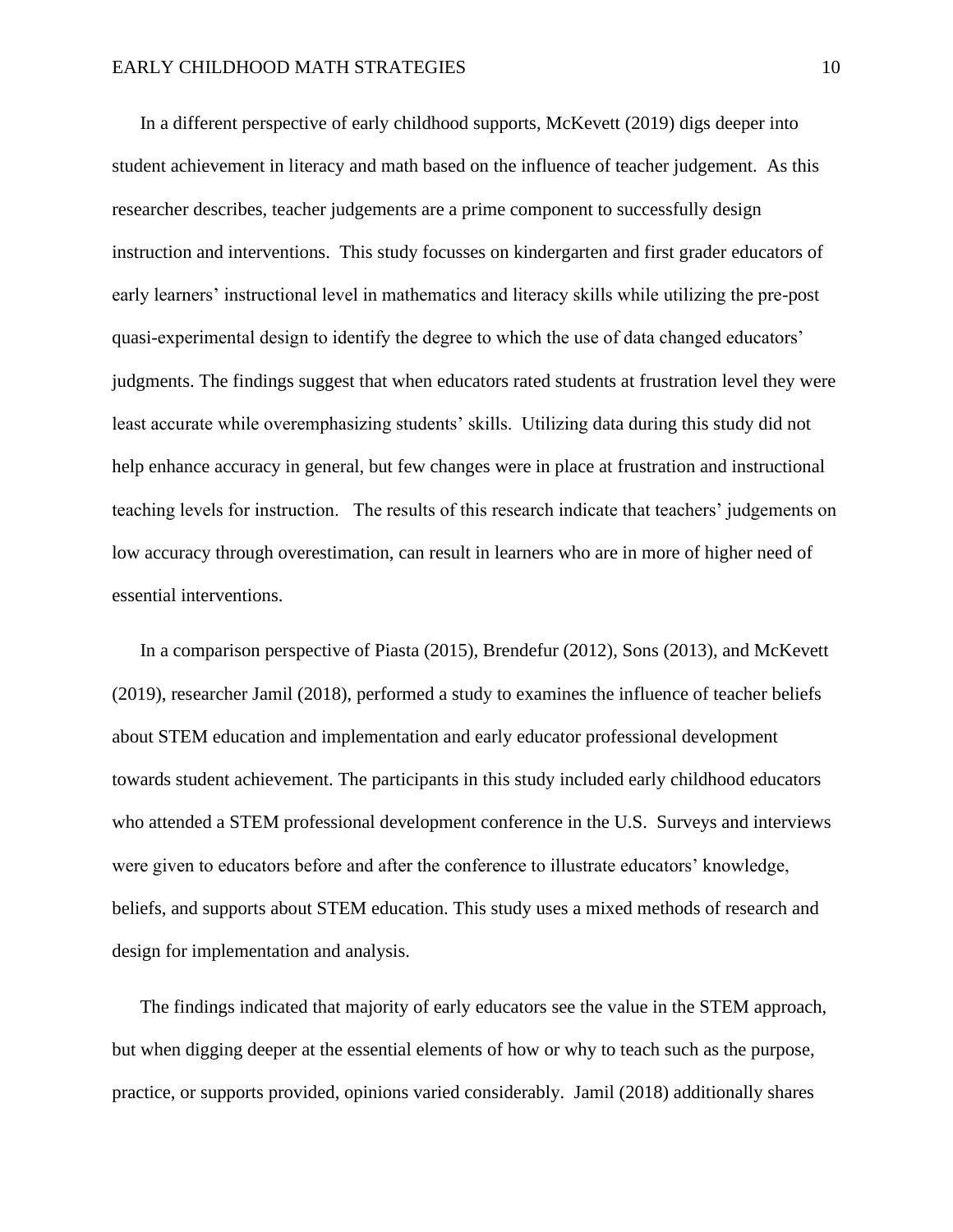#### EARLY CHILDHOOD MATH STRATEGIES 11

that as our worlds economics and personnel requirements continually change, new early educators' methodologies are needed for young learners to be successful and have up to date best practices to support them. Jamil (2018) identifies that early educators' beliefs, judgements, and professional development can greatly guide innovation opportunities for young learners, while new approaches and resources can also provide invaluable practices and essential up-to-date skills learned in the early childhood classroom. Jamil's (2018) research agrees with McKevett (2019), as teacher judgements and beliefs can impact student opportunities needed to be successful. Additionally, this research likewise agrees with Piasta (2015), Brendefur (2012), Sons (2013), as quality early educator professional development can directly impact student success and achievement in developmental levels such as mathematics.

Researcher, Simoncici (2018) conducted a study to explore conceptualization of STEM, teacher beliefs, and the impact it can have on student attainment. The Early Childhood STEM Habits of Mind Framework was the analytical perception towards data analysis. The research took place in Australia in a professional development including 117 early educators who completed a survey before the professional development. The surveys were open-ended, qualitative questions. The current study emphasized early educators' conceptions about STEM, beliefs about STEM in preschool, and how important early educators think STEM is in connection to social emotional development. Data analysis was completed through organized data analysis, read through data, coding, categories based on coding, themes presented, and interpret data. Data showed that majority of early educators' beliefs of STEM illustrated of high importance in education along with early learners social-emotional development which is consistent with results from other studies including McKevett (2019), Piasta (2015), Brendefur (2012), and Jamil (2018).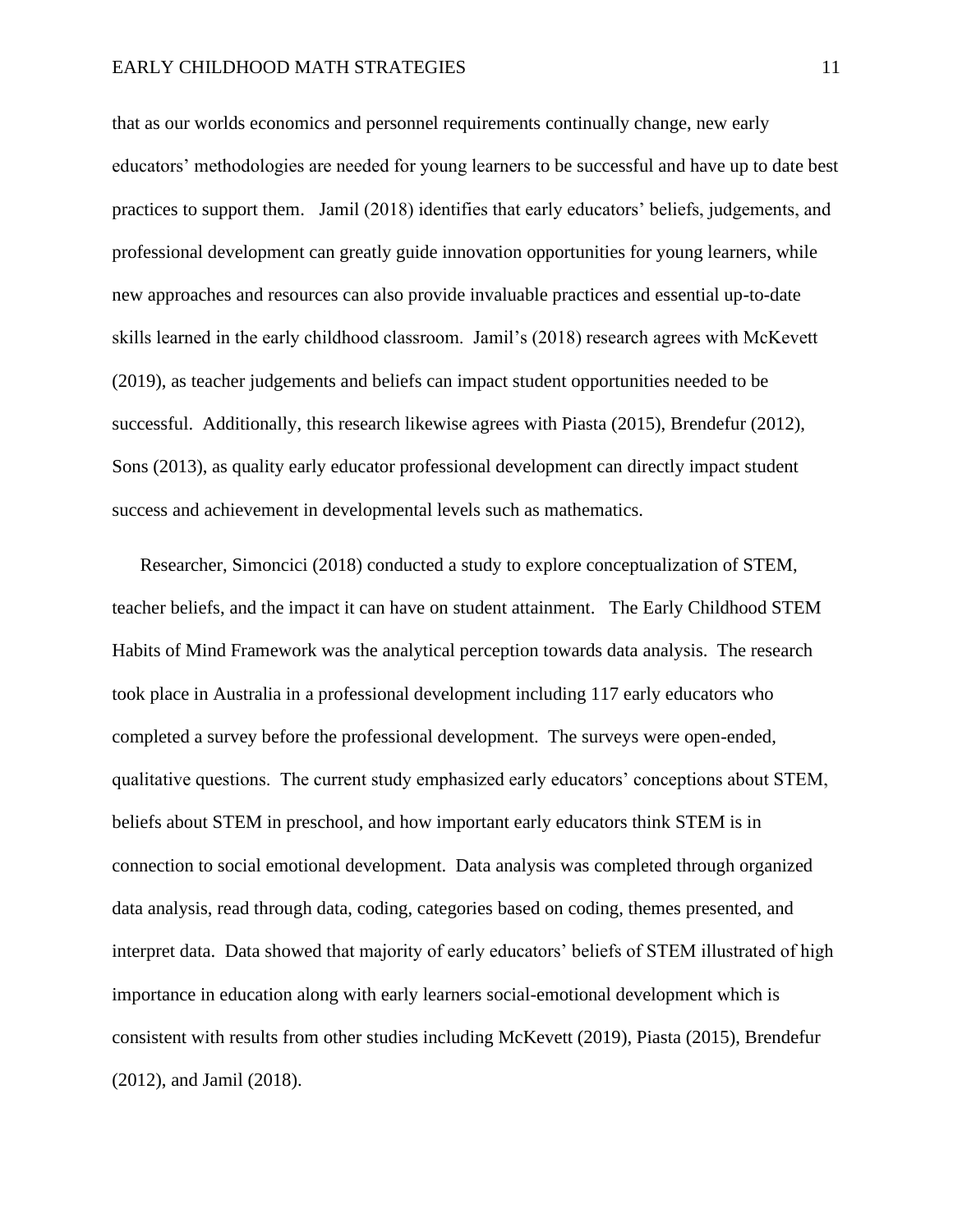In another lens perspective, researcher Goff (2019) performed a study to investigate the importance of overall adult engagement of parents and educators for early learners when transitioning to an early education setting. This study was implemented in Australia during the start of a school year while focusing on mathematics, transitions and adult-child relationships, meeting of new adults, and collaborations. The specific intervention included providing optimum conditions for parents before school begins, the beginning of the school year, and throughout the school year. Two research teams at different locations were chosen for this project including new first year teachers, prior to school year teachers, and families that volunteered. The beginning of this study identified twofold problems including lack of theoretical view, process, and data with adult engagement and partnerships to increase student achievement and guidance available for educators to identify a process, key elements, or stages to develop relationships with families to help best support student learning. The findings identified that at different stages of the study, there was clear evidence between the differences of relationships and partnerships. The first two stages predominantly focused on relationship building which included understanding self and differences. The last stage was then able to focus on actions of a partnership and unambiguously focus on tasks needed. Through this lengthy learning process, the findings support those partnerships through quality steps of collaboration and relationship building are an essential component of student academic success.

Similarly, to Goff (2019), researcher Sparling (2019) conducted a study on early learner outcomes based on activities students received from early educators and the extent to which parents and students keenly engaged in the experiences for infants to young learners. The Abecedarian Approach was the international intervention used to implement teaching and learning strategies of individualized, planned, and unplanned adult-child interactions through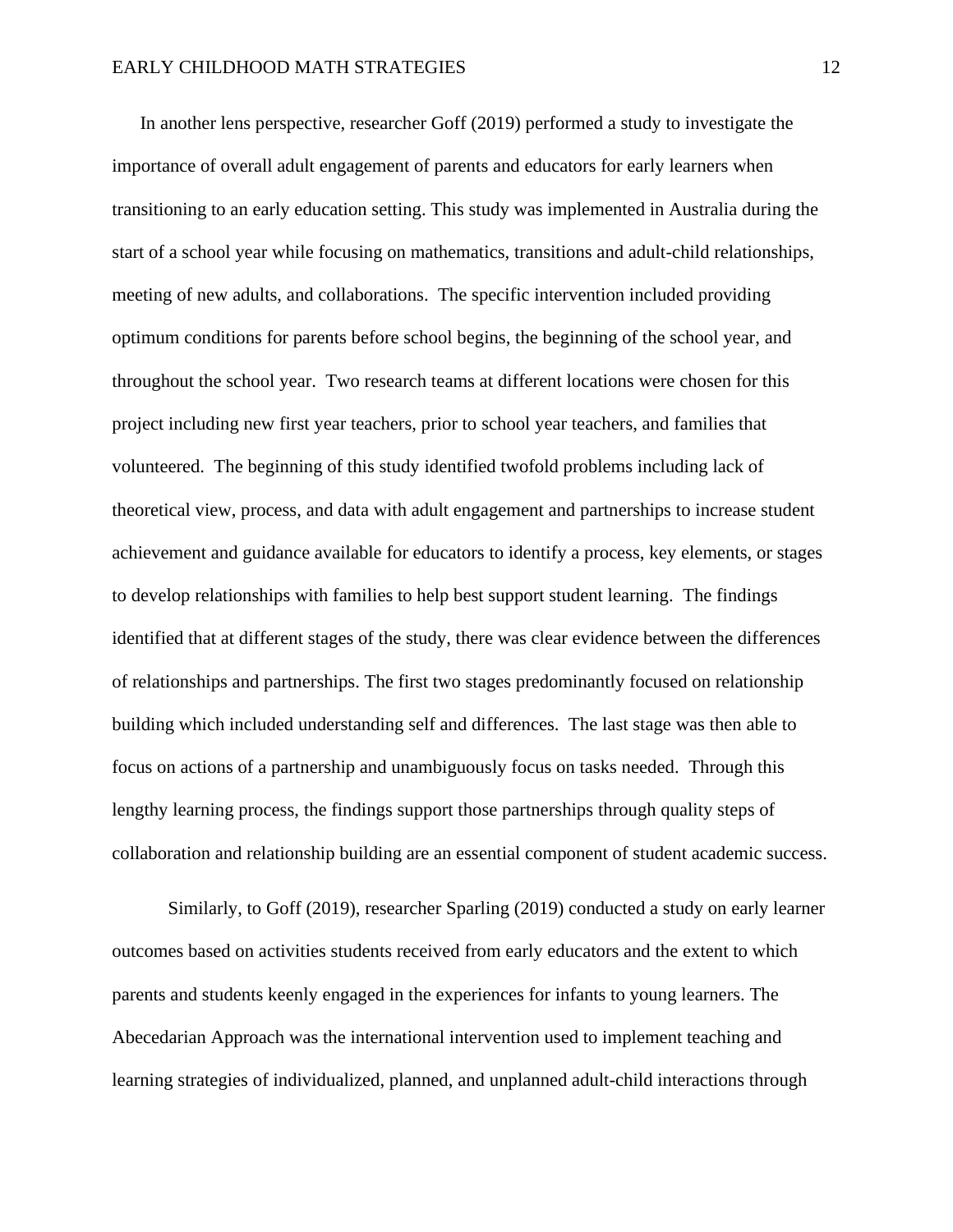#### EARLY CHILDHOOD MATH STRATEGIES 13

randomized control trial. Activities had to be created based on the understanding of parents and or paraprofessionals to support each child. Findings included a strong positive link between parental and student involvement, which agrees with Goff's (2019) findings, student attendance, home visits, and parent meetings attended, with student achievement. The evidence of this study depicts that early learner's active role combined with parent quality of adult implementation, response, and feedback. The findings also found that high-quality early childhood programs enhanced student achievement outcomes.

Researcher DuPaul (2015) conducted a study to examine if early interventions for young learners with ADHD could help increase behavioral and academic outcomes. During this study, 135 early learners, 105 boys and 30 girls, ages 4-5 years old, participated over a twenty-fourmonth period in northeast U.S. Each participant was diagnosed with a Mental Disorder and met criteria for Attention Deficit Hyperactive Disorder (ADHD). Parents, children, and educators participated in a randomized control trial of early intervention. Learners were provided the multicomponent intervention (MCI) in behavior problems, academic readiness skills, and child safety and or oppositional behavior. Students were assessed every 6 months including a pretreatment and posttreatment, with a total of five data points. Parents were assessed through measures of family functioning rating scale. Interventions included receipt medications, parental attending in training sessions, and total hours of contact between educators and families. Home visits and various ways of communication was included in contacts. Although the methodology had several limitations, findings revealed that early interventions for young learners can provide significant improvements in literacy and mathematics achievement for students at risk. Additionally, findings indicated vast developments in oppositional defiant behaviors with milder symptoms and greater cognitive capabilities. These findings also agree with research Goff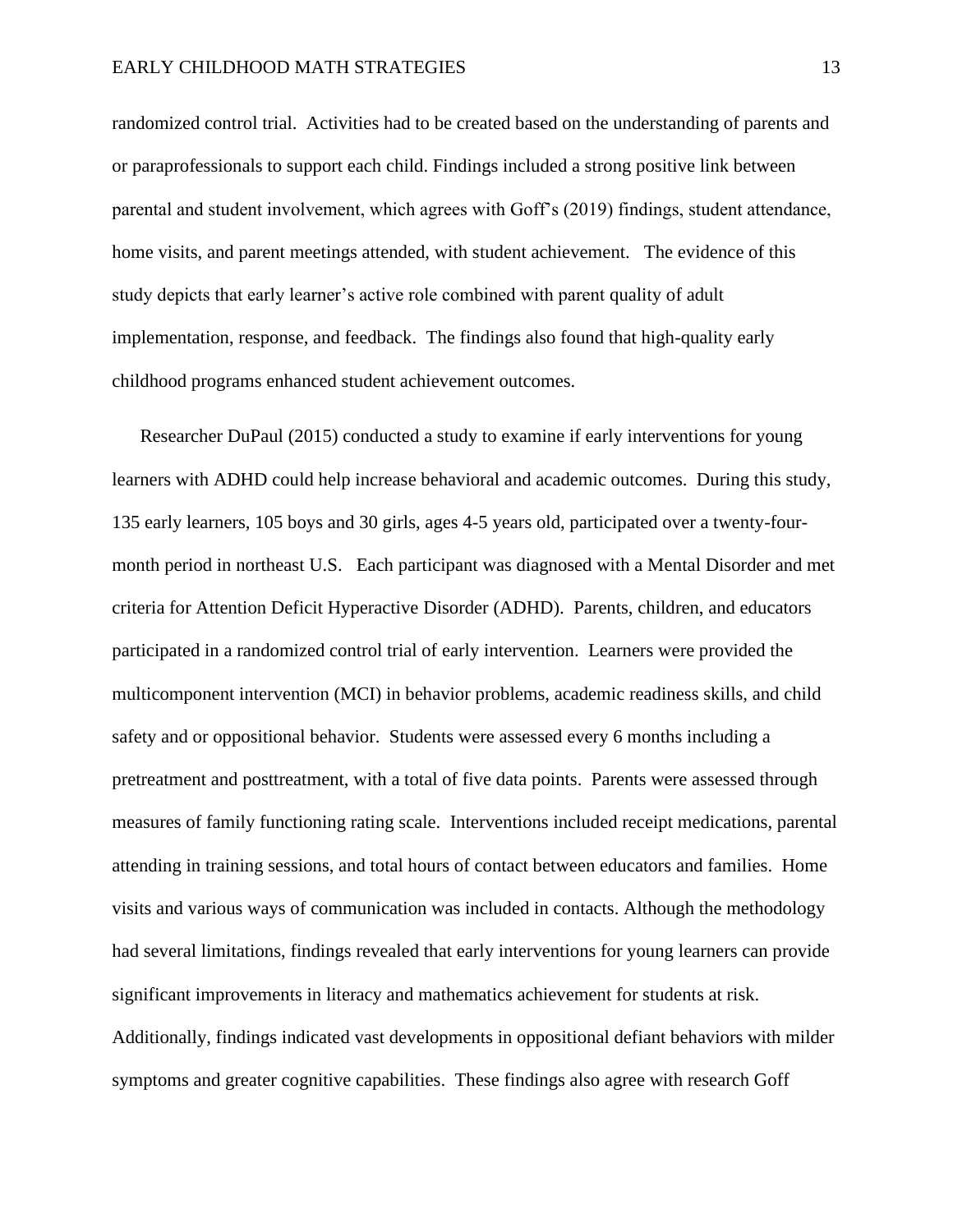(2019) and sparling (2019) who also found evidence that early interventions and parent engagement when transitioning to an early childhood setting can be an essential component of student achievement.

#### **Early Childhood Math Strategies**

Researcher Clark (2020) organized a study to develop a solid understanding of how early learners can develop strong math competency in the early years by being supported by best practices. Clark (2020) identifies that early learner math skills and achievement is highly associated with later school attainment and life outcomes. This study offers a guidance report that offers five recommendations of the best mathematic practices for early educators through references and guidance for meaningful and impactful outcomes for students ages three to seven years. These mathematical practices include identifying how young students learn mathematics best, dedicating time throughout the day to implement math concepts, utilizing manipulatives to develop comprehension, build on what students already know, and use high quality support. This study reviewed the best international research accessible while a team of consultative educational professionals depicted evidence-based key principles for best practices in math. Data was reviewed fundamentally based on meta-analysis of controlled trial and quasi-experimental design in order to evaluate what evidence-based best practices could be identified for math instruction for early learners.

Van de Weijer-Bergsma (2014) investigates a study to examine the significance of visualspatial and verbal working memory in the developmental area of math. Learners (*N*=4337) in grades 2 through 6 were the participants of this study including 4,337 students and 32 primary schools in the Netherlands. The intervention for this study included the impact of educator professional development in differentiated math instruction and learner mathematics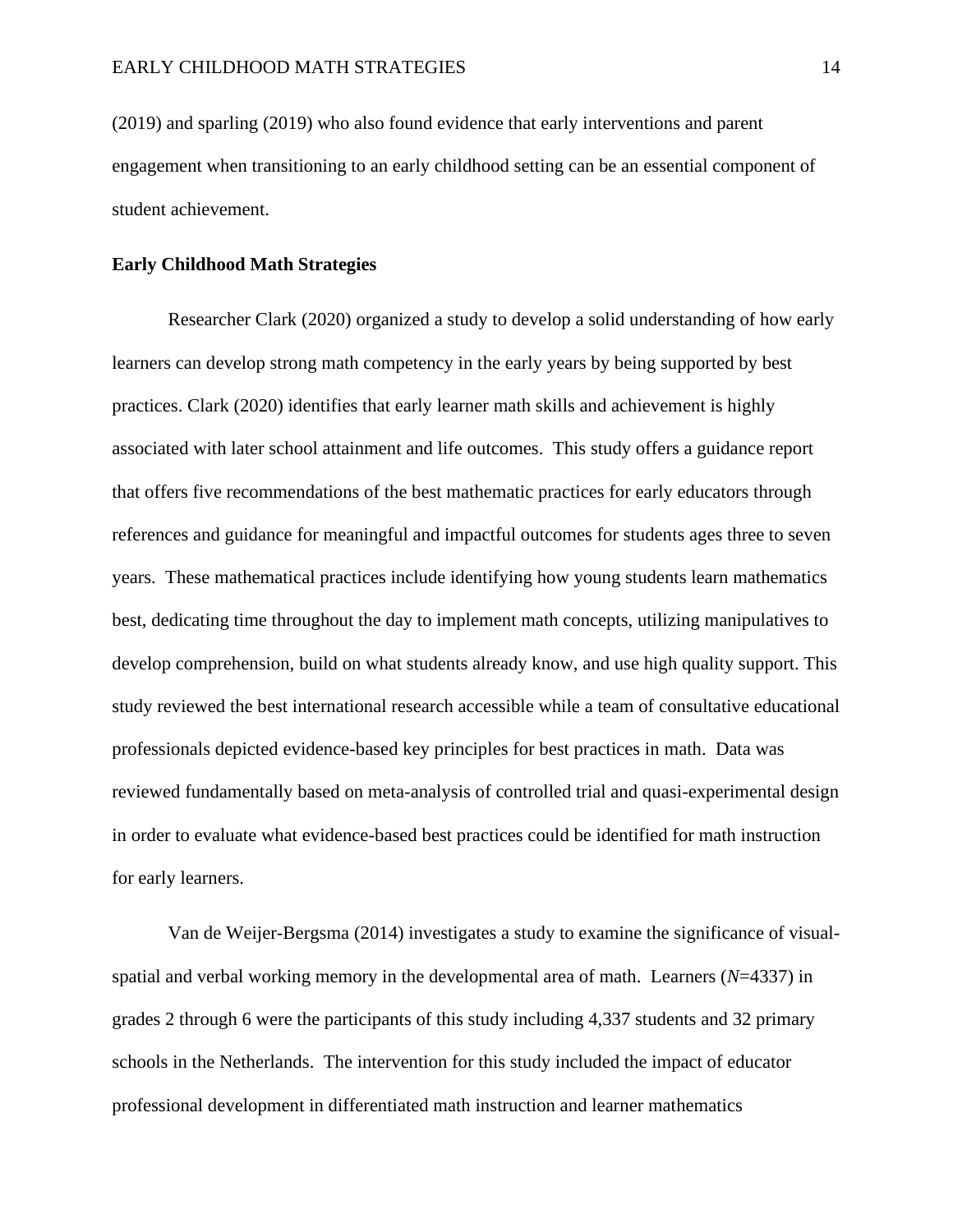#### EARLY CHILDHOOD MATH STRATEGIES 15

achievement. Each student was assessed using technology-based tasks. Assessments were conducted at the beginning, middle, and end of the year using timed math tests. Data revealed that as each grade level developed, visual-spatial working memory in mathematics declined while the verbal working memory improved. Therefore, this study found that visual-spatial memory in mathematics was found to not be a predictor for students as they progress through each primary grade level which disagrees with Clark (2020), who found that early learner math skills and achievement is highly associated with later school attainment.

Researcher Aleksic (2018) conducted a study in Serbia to examine the links between social-emotional skills, behavior, and mathematics and literacy achievement. Students (N=159) ages 5-8 years were evaluated by their educators on social-emotional skills and behavior. Learners' literacy and math skills were assessed at three different times through a 14-month period including two times in preschool and one time at the beginning of kindergarten. Educators were given training on how to rate students based on impulsiveness, inattention, and hyperactivity. Findings are reported through quantitative data to measure links in these developmental areas. Aleksic (2018) hypothesis indicates that gender, mathematics, literacy, and social-emotional skills were a stronger predictor for controlling education from preschool entry to kindergarten entry. The strongest predictor was mathematics amongst these skills. This hypothesis also demonstrated social and cognitive skills were closely link to strong teacher student relationships.

Researcher Bavarian (2013) performed a study to evaluate the use of social-emotional and character development to improve academic achievement. One SECD program was used to measure educational effects amongst low-income, urban youth students in the U.S. More specifically, participants including a cohort of learners in grades 3 through 8 contributed for this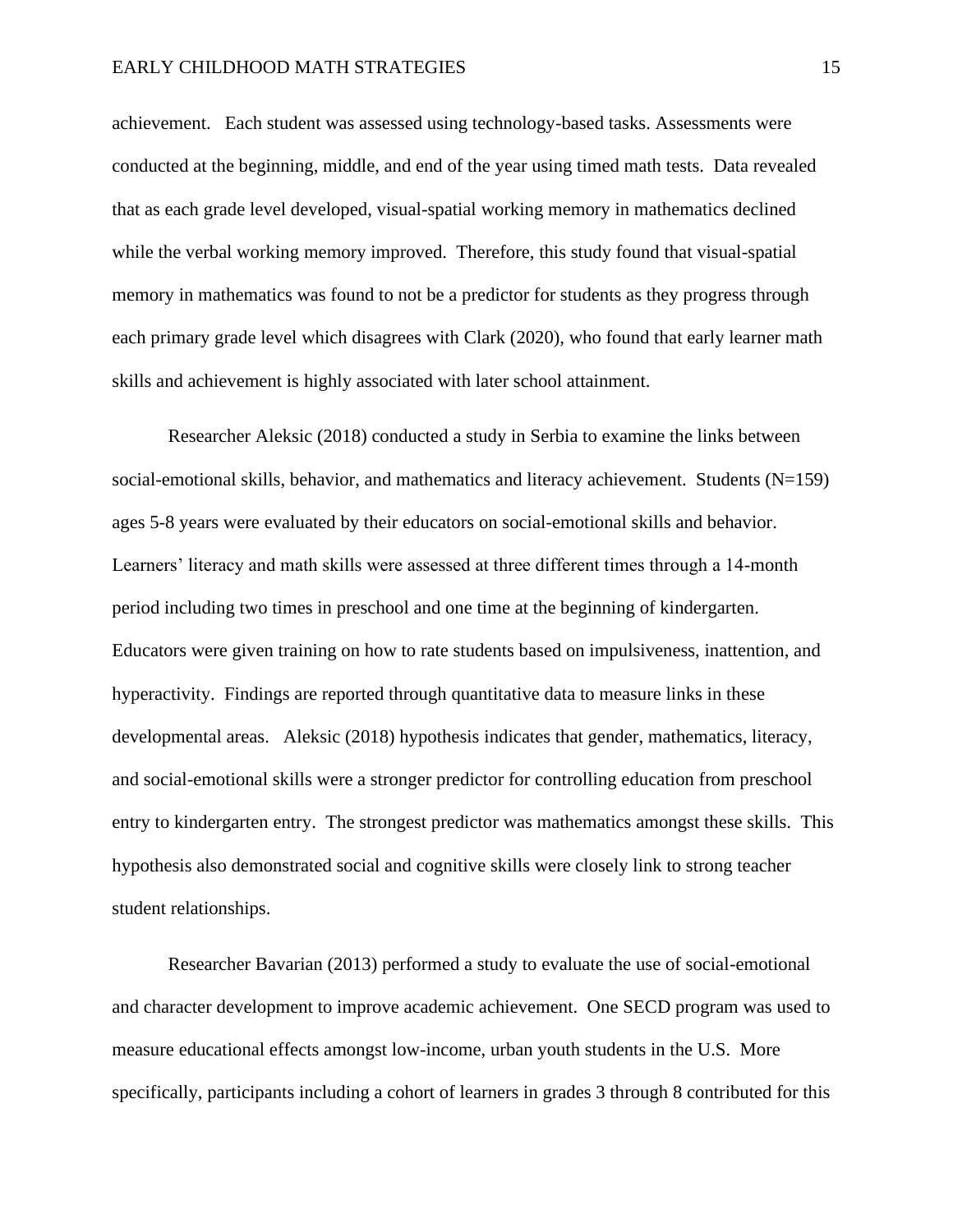#### EARLY CHILDHOOD MATH STRATEGIES 16

longitudinal study through a cluster-randomized controlled trial through educator ratings and academic aptitude of standardized test performance. Findings indicated that Positive Action (PA) considerably improved development in academic motivation and mitigated disaffection with learning. Additionally, there was greater effects on reading outcomes for African American boys in 7 and 8<sup>th</sup> grade and for mathematics for girls and low-income students which similarly agree with Aleksic (2018) who found that gender, math, literacy, and social-emotional skills were strong predictors for controlling education from preschool to kindergarten entry.

Researcher Gorard (2016) conducted a study to examine if student philosophy can improve primary school attainment. This study examined the impact for when an educator delivers explicit instruction in the areas of literacy and mathematics to improve reasoning and problem solving, in terms of visible cognitive abilities and their fundamental skill through randomized control trial. Educators were trained on how to provide specific explicit instruction in these academics' areas prior to intervention. It was upon each school's decision on how often or when the intervention would be conducted within the classrooms. An average of each school delivered one explicit lesson in both academic areas once a week. The two groups of students being compared between the intervention and control group were well balanced between terms of sex, socioeconomic status, and special needs. Fidelity was assessed on educators and students to rate impact and implementation of intervention. Participants included 48 volunteer schools, involving students 3 to 6 years of age, with a total of 3,159 learners over a one-year period in London. After a year of implementing this intervention, the trial group gained an average growth of two months ahead of the control group in literacy and mathematics reasoning. However, this research also concluded that educators need to be cognizant of their own biases and beliefs about students and their learning as it can influence student involvement, learning process, and overall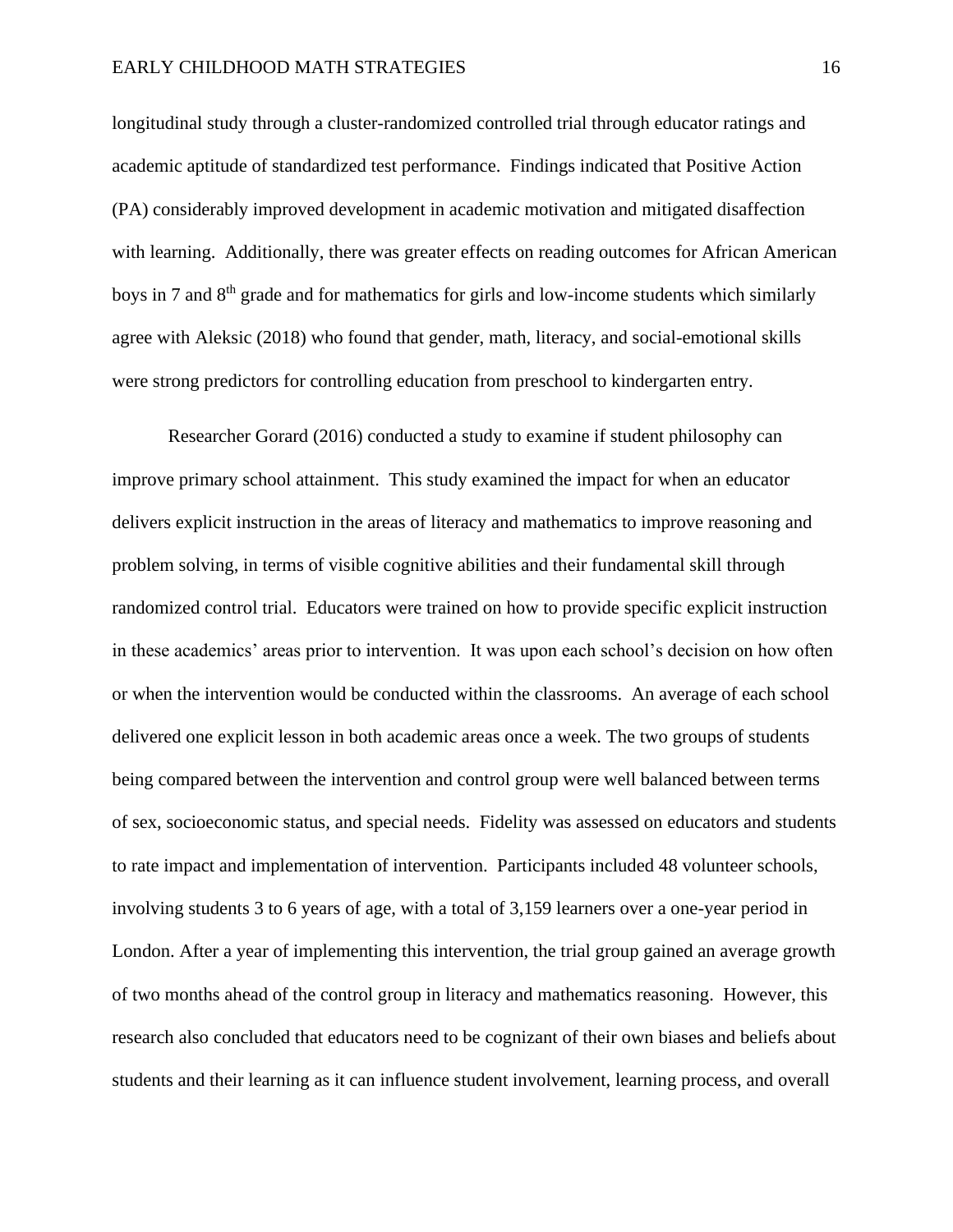achievement. Gorard (2016) identifies that if early learners do not develop trust and strong relationship with their educators, they are less likely to share their views or voice to help enhance their learning process and overall attainment.

Research Swanson (2019) performed a study to investigate an intervention to identify if paraphrasing and problems-solving helps increase ELL students' math achievement. In southwestern U.S., including California, a total 142 third grade monolingual or ELL students from twelve classes in four public schools participated in this study over a one-year period. The intervention tested was through an untreated control group or a treatment group including paraphrasing on word problem-solving (WPS) accuracy and transfer. Three specific types of interventions included problem translation of paraphrasing a question (restate), paraphrasing relevant information (relevant), and paraphrasing all prepositions (complete). Educators were trained on how to administer twenty scripted lessons for a four-hour block of practice and delivery. For the treatment groups, educators were asked to read story problems aloud and students in intervention group were asked to paraphrase the teachers' sentences based on one of three paraphrasing interventions. Each of the three groups included in the paraphrasing intervention were provided explicit and direct instruction related to the specific paraphrasing strategy. A pretest and posttest were administered on word problem accuracy with increasing difficulty. Findings included participants involved in the relevant and complete group illustrated significant problem-solving improvements as compared to the control group and the intervention group of restating. This data also agrees with Gorard (2016) who also provided an explicit instruction intervention approach in problem-solving in mathematics and found over 2 months further growth in the treatment group as compared to the control group.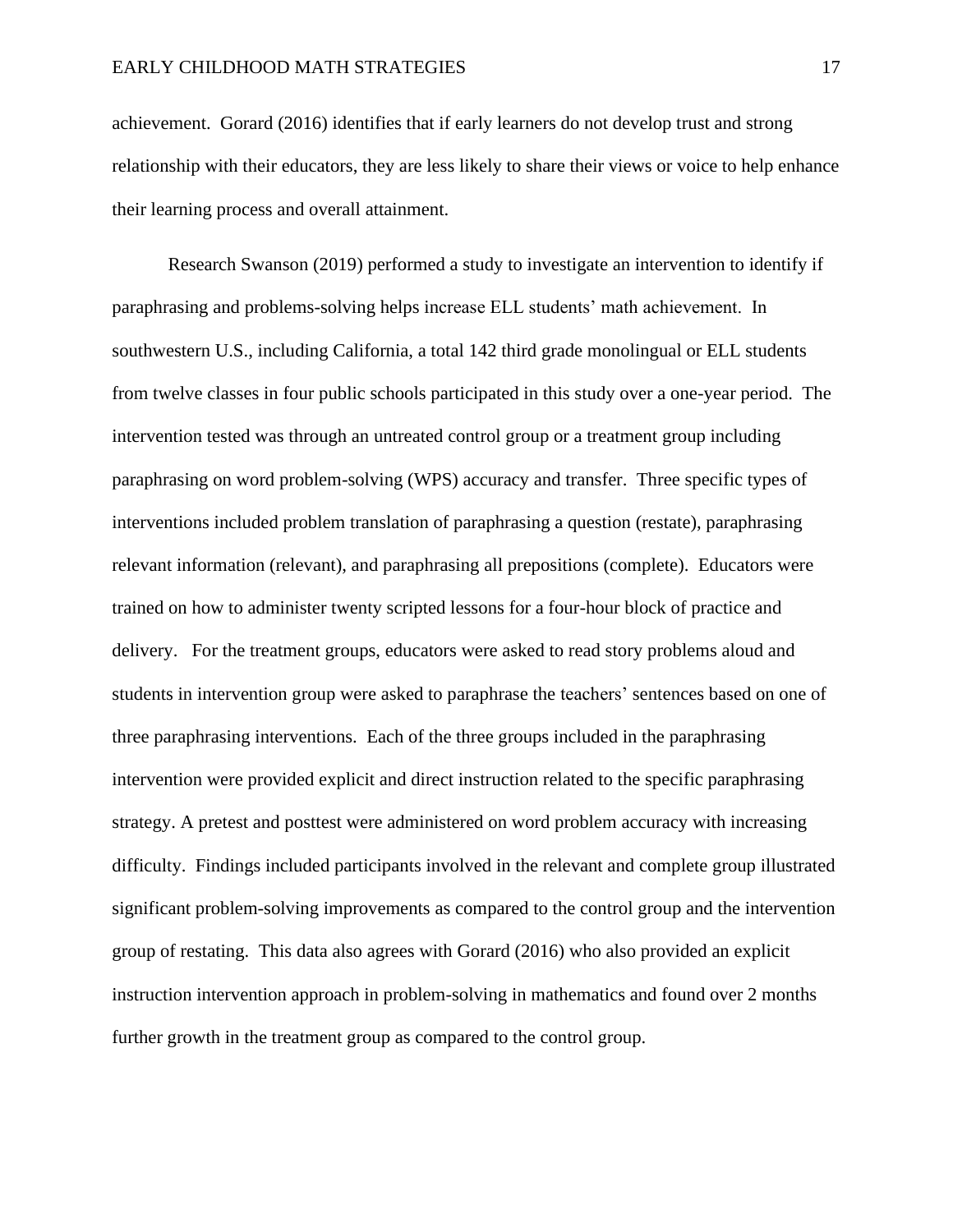#### **Methods**

#### <span id="page-18-0"></span>**Research Question**

Will implementing different types of math strategies for math instruction and application in an early childhood setting help students increase their performance in this developmental area?

#### **Variables**

The independent variable will be the type of strategies used in math instruction and application. The specific strategies include implementing five instructional practices for early learners and providing engaging interactive math games. The dependent variable will be students' trend line of academic performance in the developmental area of mathematics. (Efron & David, 2020)

#### **Setting**

This current proposal plan will be conducted at Morningside STEM Elementary containing grades preschool through fifth grade. The school population is six-hundred and seventy-one students with 48.7% are male and 51.2% are female and is currently considered lowincome. More specifically, 6.7 % of students are on an IEP and receive resource services, 1.7% are in the Talented and Gifted program (TAG), 14% of students are English Language Learners (ELL), and 57.9% of students receive free lunch. Student race includes 55% White or Caucasian, 23% Hispanic, 7% black or African American, 1% Asian, 7% two-or more races, and 2% Native-American.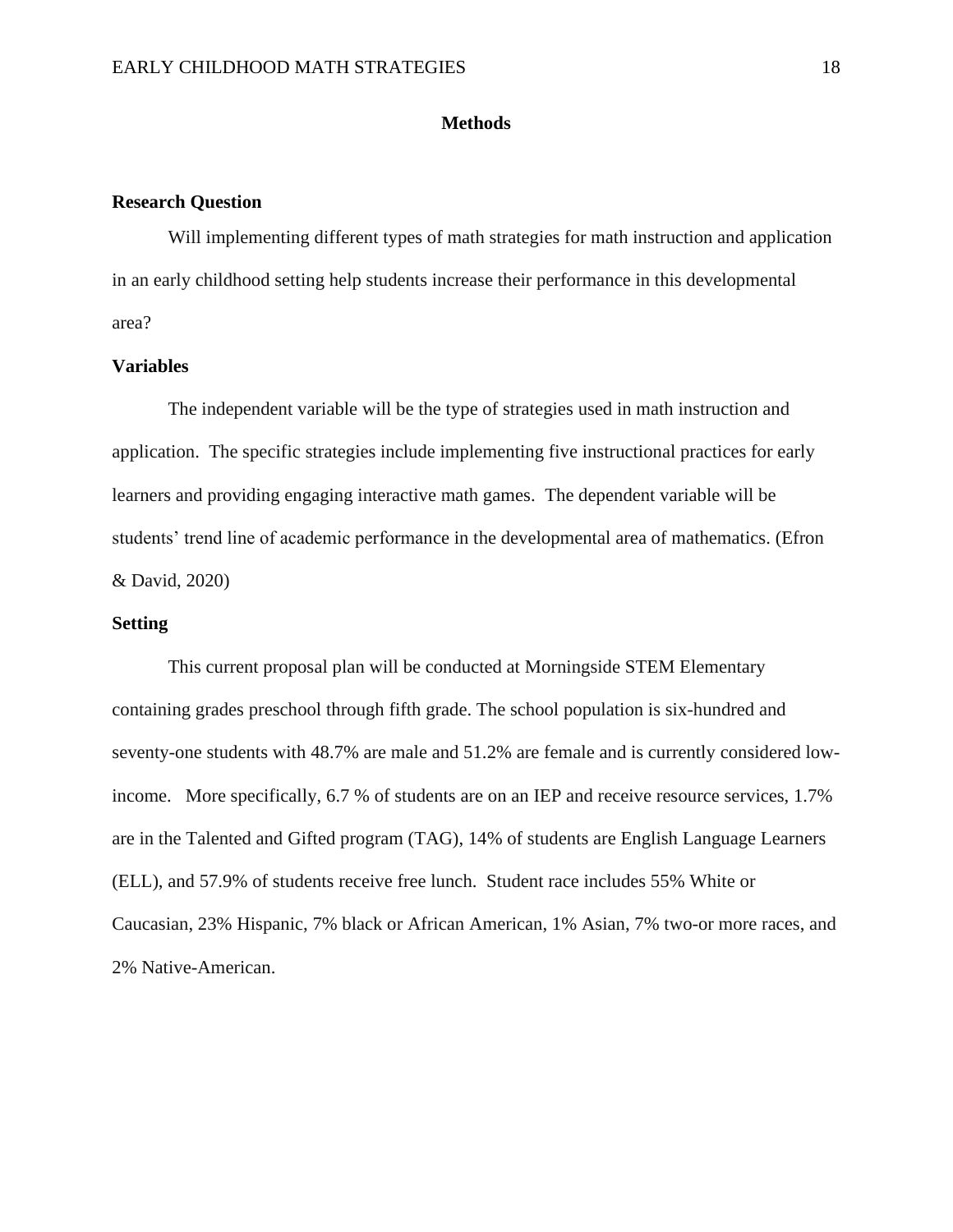#### **Participants**

In a preschool integrated classroom within the Sioux City Community School District, a teacher can have up to twenty early learners including both male and female students. These classrooms are set up to have fourteen general education students and six students on an IEP whose ages can range from three to five years old. Students on an IEP in my classroom could receive specialized services from a variety of specialists including special education teacher, speech therapist, occupational therapist, and physical therapist. The current classroom of study has twelve students that are considered general education peers and two students who are on an IEP. However, three general education students who are in the evaluation process. The plan to complete this research project will be amongst four students that are in between the at-risk level and proficient level in mathematics based on my Individual Developments and Growth Indicator (IDGI) math assessments as a performance measurement

#### **Treatment or Intervention**

The two mathematic strategies researched and chosen to utilize include implementing five instructional practices and providing engaging interactive technology games.

Five Instructional Practices will focus on teacher-directed implementation. The practices include identifying each students learning style in mathematics, integrating math concepts in the schedule throughout the school day, utilize manipulatives and other materials to develop and support comprehension, build new concepts off students' known knowledge and foundation skills. Through these different research-based strategies, a researcher will be able to make vigilant instructional decisions that are meaningful to a specific setting while also targeting best practices. (Clark, Henderson, & Gifford, 2020)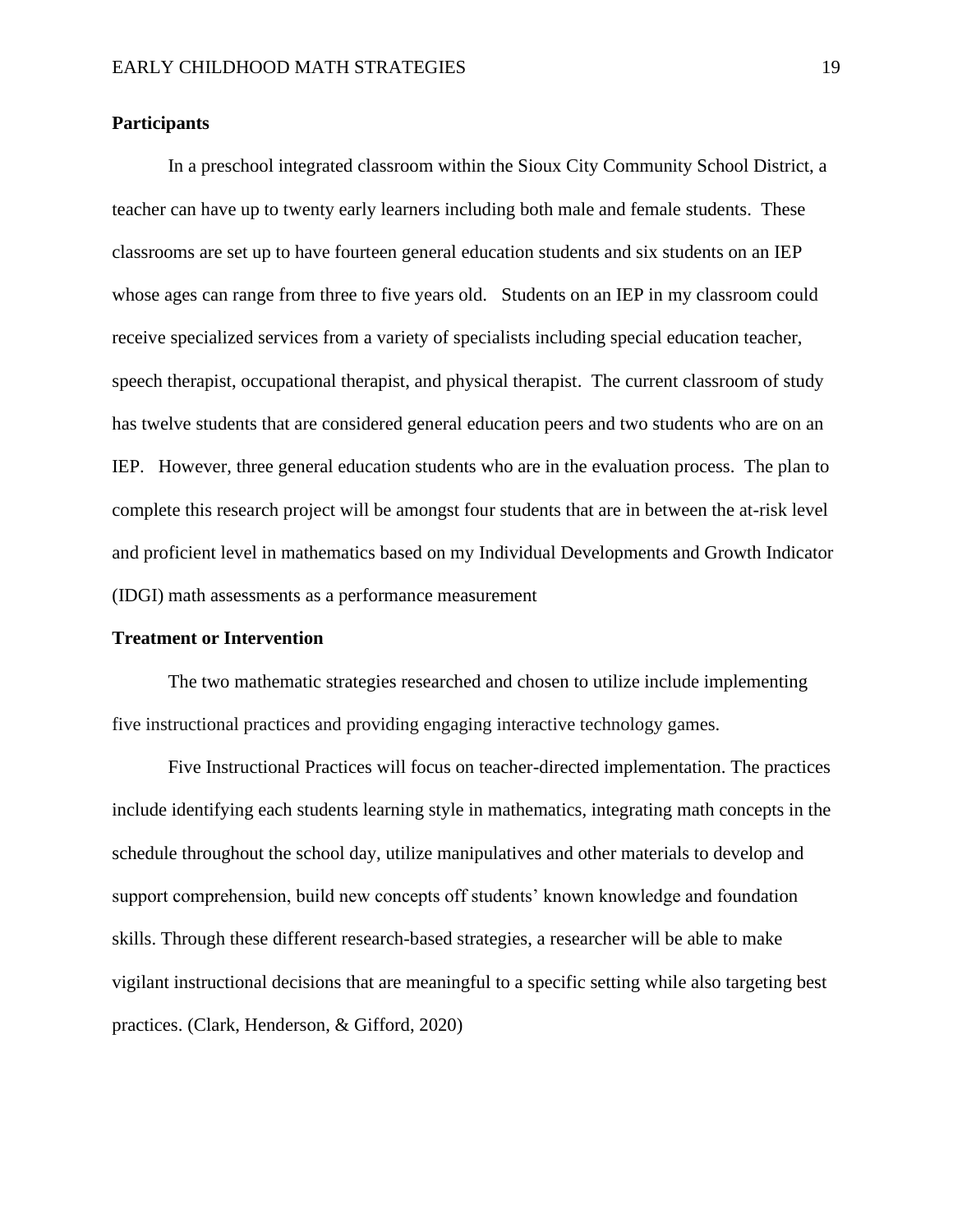Engaging interactive technology games will include utilizing Khan Academy (2020) engaging interactive math games daily, while exploring math topics of number sense, completing assigned lesson, and completing assigned tasks. Within this app, skills being learned, taught, and explored will relate to oral counting, number identification, and counting 1:1 correspondence. Each student will be individualized based off of his/her baseline and or currently level of performance. Daily or weekly adjustments will be made based on student progress and or responses from interacting with these games.

#### **Data Collection**

Data needed to be collected for this research study includes GOLD, IDGI, oral counting, number identification, and 1:1 correspondence data. GOLD data is both qualitative and quantitative while providing reliability with validity. GOLD data through Teaching Strategies, (U.S. Department of Health and Human Services, 2021) allows an educator to collect observations in nine different developmental areas, including mathematics, and rate individual students based on their performances in each objective in the specified developmental areas. Specific GOLD objectives in mathematics this study will be focusing on include 20 a. counting, 20 b. quantifying, and 20 c. connecting numerals with their quantity.

IDGI data is qualitative while also providing reliability with validity. IDGI data through Renaissance Learning (2021), allows early educators to provide a screening predictor for students ages four to five years old, three times a year in fall, winter, and spring. The fall and winter IDGI's math assessments have already been conducted this year. Spring IDGI math assessments will be completed again at the end of April. Specific math assessment for IDGI's include oral counting, quantifying, number identification, and counting 1:1 correspondence. IDGI data is considered a formal assessment. Students' scores are created based on how many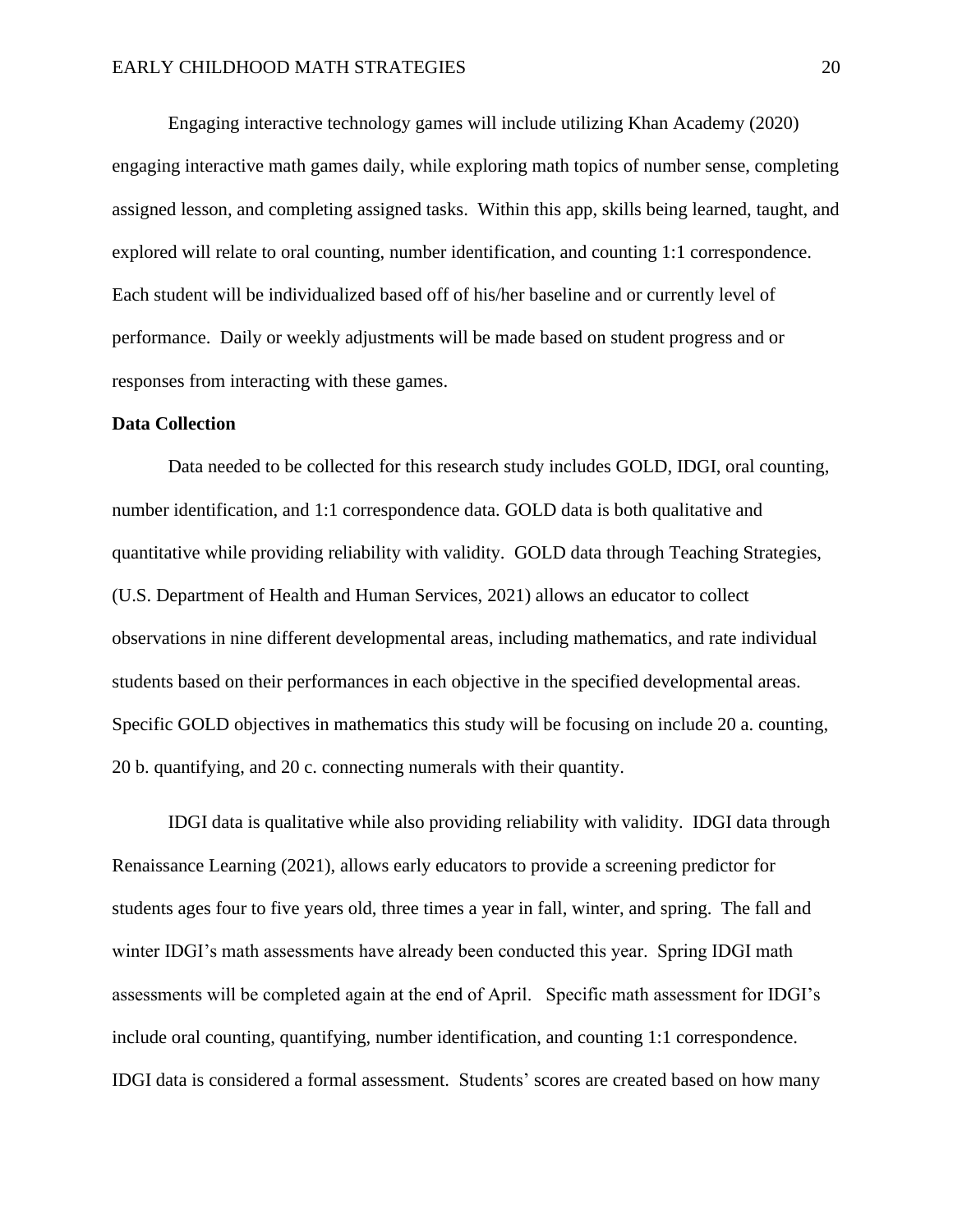#### EARLY CHILDHOOD MATH STRATEGIES 21

problems were answered correctly and then put into an equation to identify a number that is considered in the at-risk (red color band), emerging (orange color band), or proficient (green color band), level. Then, the district program identifies each student in an additional color band category based on how many math assessments each student passes in the green. For example, a student who passes one or less IDGI math assessments would be placed in the red color band. A student passing two math assessments would be considered in the orange color band. Lastly, a student who is passing three or more math assessments is considered proficient. The four students picked for this research project will be picked from the orange color band or the inbetween category.

Oral, number identification, and 1:1 correspondence counting would also be considered quantitative as it specifically identifies student skill and rate of acquisition throughout the research study. These assessments will be completed on the four designated students for the intervention and will be administered as a pretest, weekly on Fridays, and a posttest after the intervention.

Data collection for the baseline of this research project took place during center time, over a three-day period. Each of four students for this study was assessed in a one-on-one setting with the researcher. Assessments, which were not timed, included oral counting, number identification, 1:1 correspondence, and student survey. For the oral counting assessment, each student was asked to start counting at 1 and counted as high as they could go. Counting 1:1 was done similarly with students asked to start at 1 and touch each dot and count as high as they could go up to 20. The baseline for these two assessments is considered the last number correct before skipping a number. The number identification assessment included numbers 1-20, out of order. The teacher pointed to each out of order numeral to student while recording if the student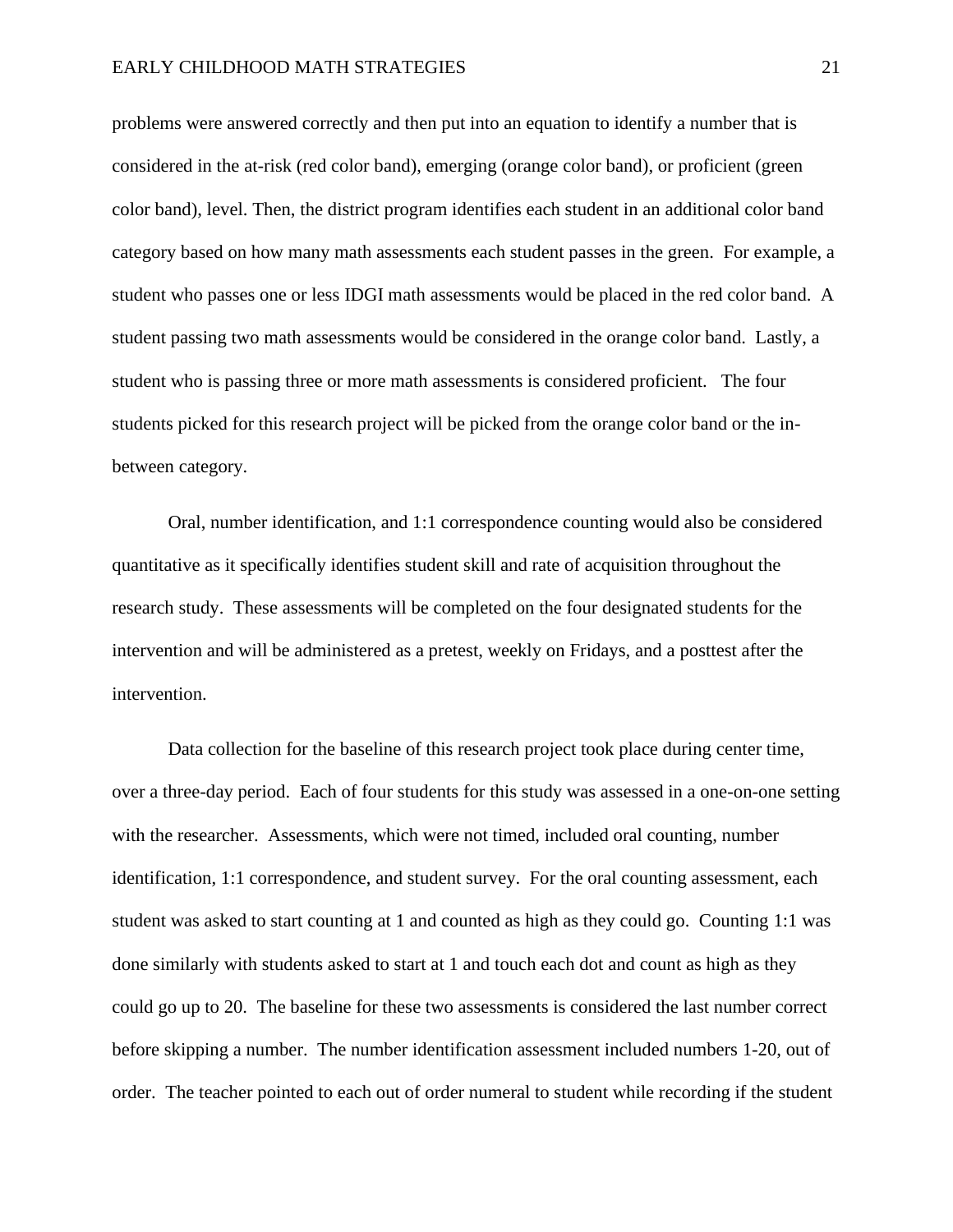identified it correctly or incorrectly. Then, the total number of correct responses for each of these assessments was divided by the total amount of opportunities, which is 20 for each assessment to identify the percentage correct.

The student survey included images of different topics at school such as math, art, reading, recess, science, iPad, social studies, and music. Next to each of these topics, the student pointed to one type of feelings face out of three total feelings of happy (3 pts.), medium (2pts.), or sad (1pt.). The teacher would point to each topic image and then the student would point to the smiley faces rating scale to identify how they feel per topic. After student is finished rating each topic, the teacher would add up all the points to find the total number of points the students identified out of twenty-four total possible points. The research will complete this student survey again after interventions to see if student's feelings about these topics change, stay the same, or increase.

#### **Plan for Analyzing Data**

This action research study will evaluate student success in the developmental area of mathematics with using two specific types of strategies: implementing five mathematical recommended best practices and providing engaging interactive math games. Each individual student's success rate of performance over time, in chronological order, will be reported.

Through qualitative data, the researcher plans to divide predetermined categories of each data collection of GOLD, IDGI's, and weekly data assessments up, in logical order to identify further themes or trends. Then there will be reflection through summarization on how each category correlates to one another. A bar graph will be used to transform the findings to summarize different patterns and trends through coding.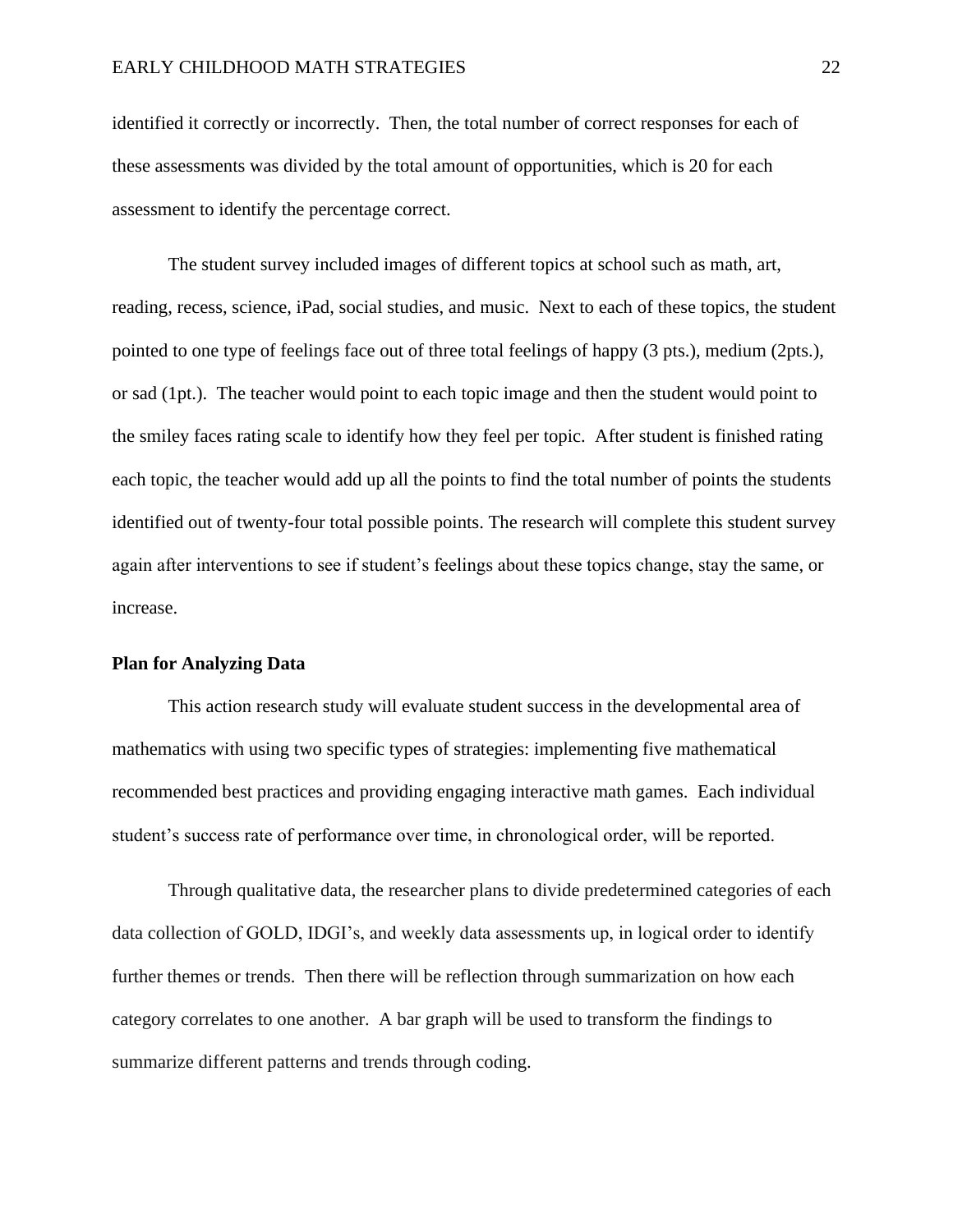Using quantitative data, the researcher will be implementing this theory and testing the hypothesis of improving student success in math with using different strategies. Analyzing this data in bar graph form will be categorized with dates of before, during, and after case study with GOLD, IDGI's, and weekly assessment data representing the Y-axis and Dates representing the X-axis. This study will also be analyzing and measuring each students testing data through Dependent Samples T-tests. If students show an upward trend line, that will identify that the interventions helped increase student achievement in math. Throughout implementing this research study, data will help drive instruction and identify specific findings for a conclusion. With these results, the researcher would also like to dig a little deeper from predetermined categories, to find other trends or helpful information to present my findings of data analysis and data interpretation results, conclusion, and implications.

#### **IRB Information and Plan**

The IRB application has been approved. The plan is to discuss with the parents, in person, of the four students chosen to participate in this research project about the purpose of the study and the steps taking to implement different research-based strategies to help increase student achievement in math. The researcher will explain to parents the two types of interventions being utilizing for five weeks each, student surveys of how they feel about learning in different developmental areas, including math, before and after intervention, and how weekly updates will be sent home of student progress. The researcher will explain that if a student shows any risks of regression, adjustments will be made individually to promote future success. The researcher will send the IRB consent form home in backpacks for parents to review, sign, and send back if they approve.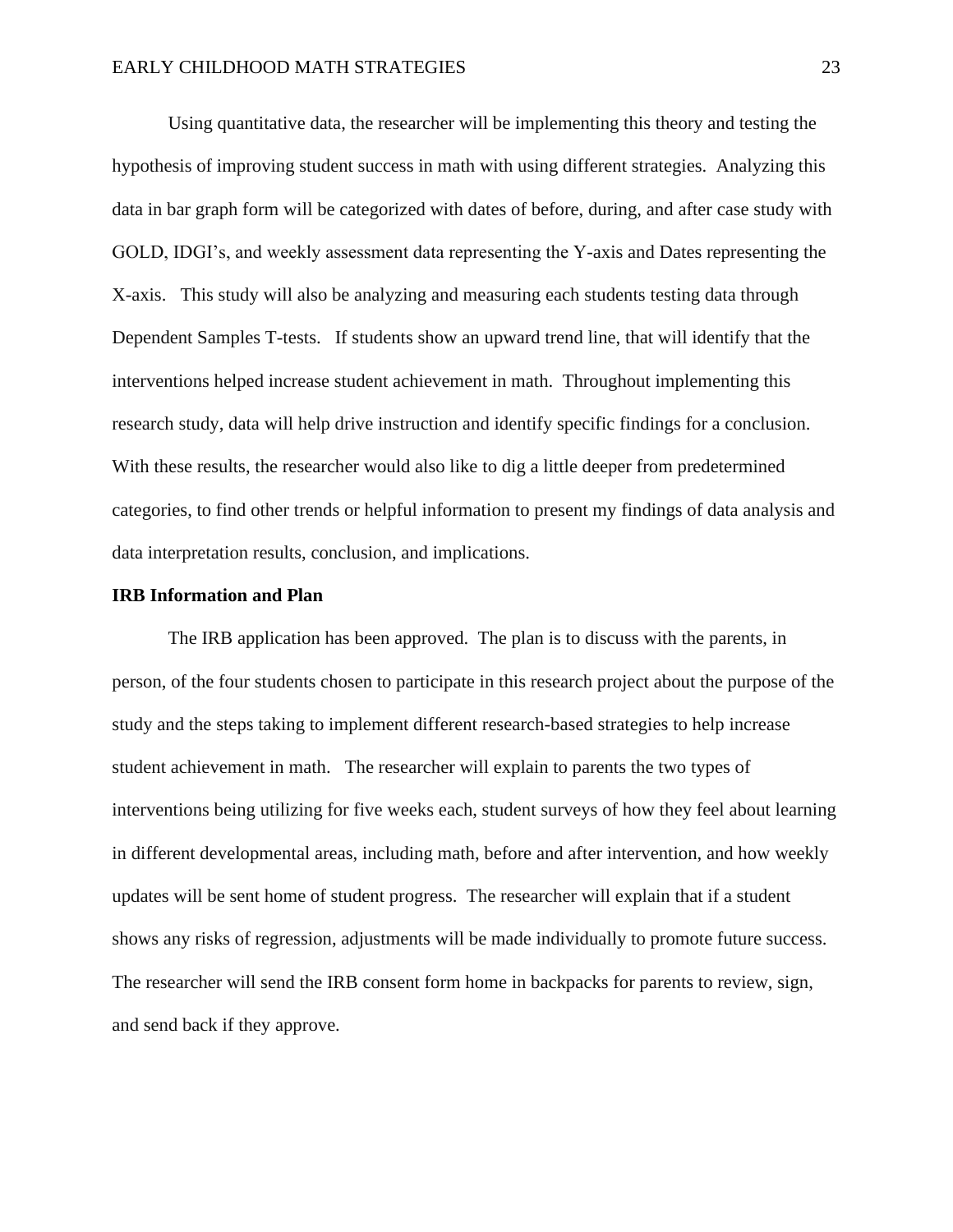#### **Findings**

#### <span id="page-24-1"></span><span id="page-24-0"></span>**Data Analysis**

#### **Oral Counting**

A dependent sample t-test was conducted to determine whether there was a significant change in students oral counting to twenty following the math interventions of math instruction and application. A baseline assessment revealed students were able to count to twenty with an average 62.5% or 100(M=62.5, SD=2.88) in an untimed one-on-one setting. Students participated in a four-week intervention where they engaged in mathematics practice with implementation of five instructional practices and providing interactive engaging math games that specifically focused on skills including oral counting, number identification, and 1:1 correspondence. Students were able to accurately oral count to twenty independently with an average of 93.75% of 100 (M=93.75, SD=12.5) in an untimed one-on-one setting. Results of the dependent sample of one-tailed t-test revealed a significant different between the baseline and final assessment, p=.0055. The intervention of math instruction and application increased student oral counting to twenty, independently.

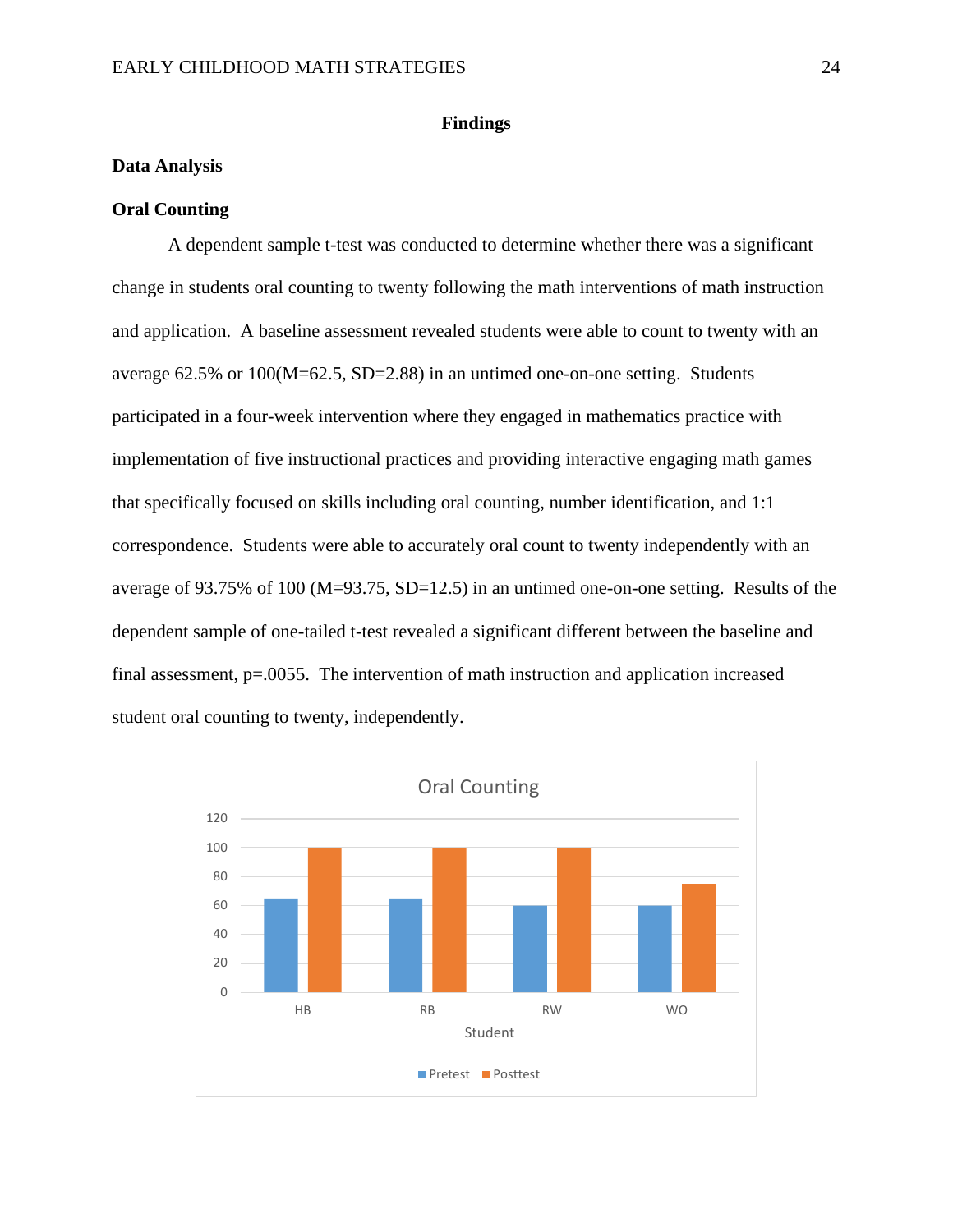#### **Number Identification**

A dependent sample t-test was conducted to determine whether there was a significant change in students number identification to twenty following the math interventions of math instruction and application. A baseline assessment revealed students were able to identify numerals, out of order, with an average 33.75% or  $100(M=33.75, SD=24.62)$  in an untimed oneon-one setting. Students participated in a four-week intervention where they engaged in mathematics practice with implementation of five instructional practices and providing interactive engaging math games that specifically focused on skills including oral counting, number identification, and 1:1 correspondence. Students were able to accurately identify numerals to twenty independently with an average of 60% of 100 (M=60, SD=26.77) in an untimed one-on-one setting. Results of the dependent sample of one-tailed t-test revealed a significant different between the baseline and final assessment, p=.001804. The intervention of math instruction and application increased student number identification to twenty, independently.

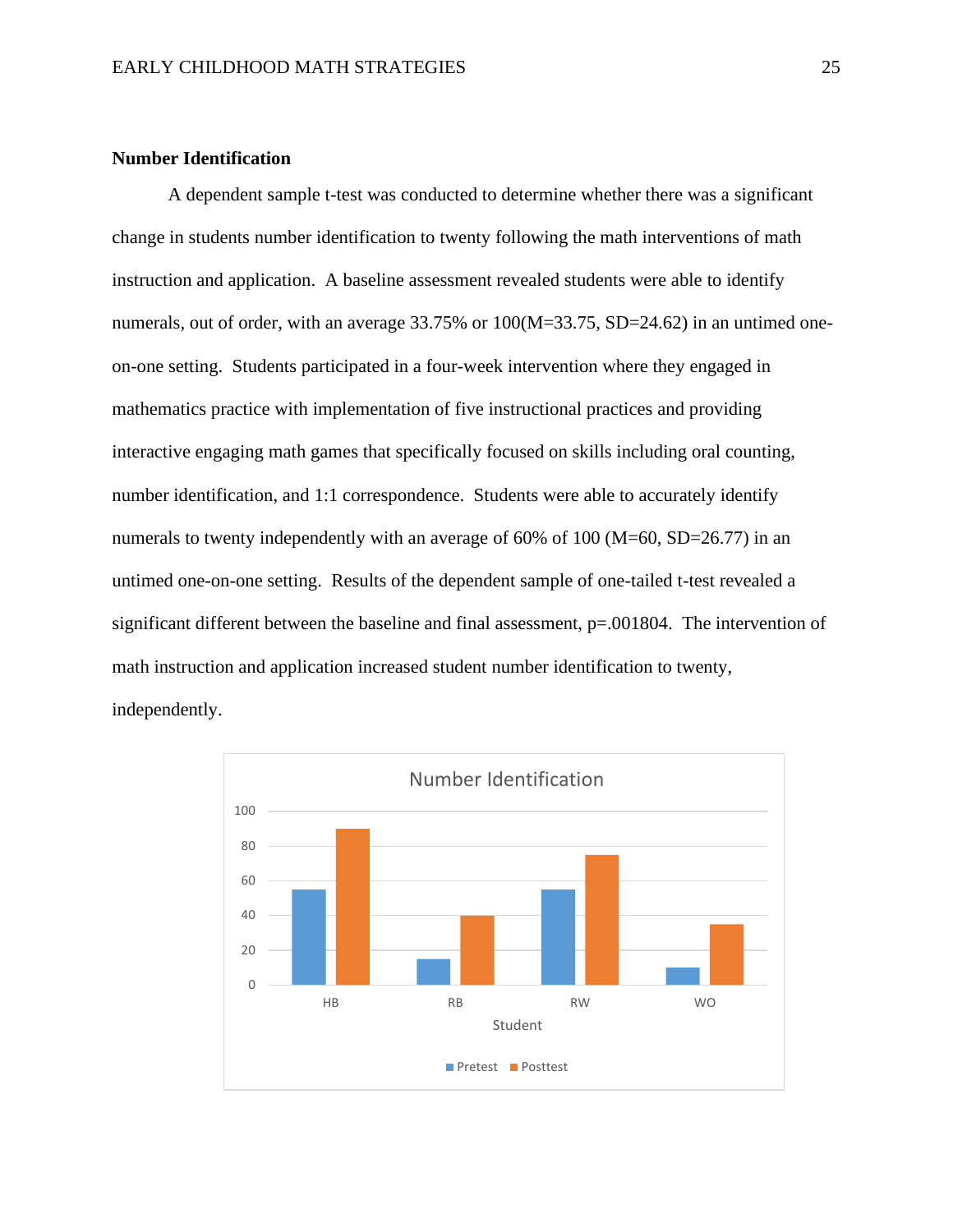#### **1:1 Correspondence**

A dependent sample t-test was conducted to determine whether there was a significant change in students oral counting to twenty following the math interventions of math instruction and application. A baseline assessment revealed students were able to count 1:1 correspondence to twenty with an average 58% or 100 (M=58.75, SD=37.05) in an untimed one-on-one setting. Students participated in a four-week intervention where they engaged in mathematics practice with implementation of five instructional practices and providing interactive engaging math games that specifically focused on skills including oral counting, number identification, and 1:1 correspondence. Students were able to accurately oral count 1:1 correspondence to twenty independently with an average of 91.25% of 100 (M=91.25, SD=17.5) in an untimed one-on-one setting. Results of the dependent sample of one-tailed t-test revealed there was not a significant different between the baseline and final assessment,  $p=106928$ . The intervention of math instruction and application did not increase student 1:1 correspondence to twenty, independently.

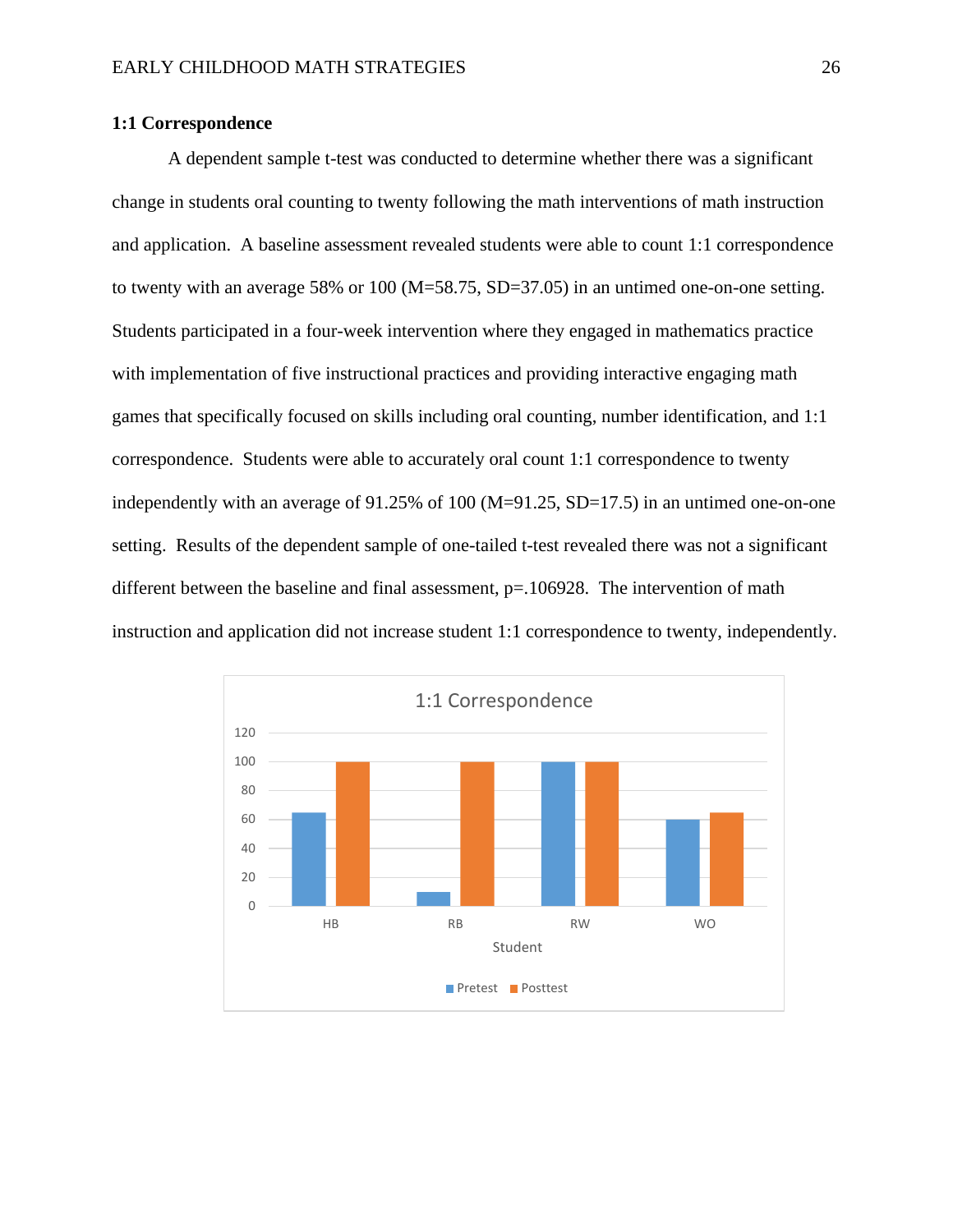#### **Student Survey**

A dependent sample t-test was conducted to determine whether there was a significant change in students' interest in learning following the math interventions of math instruction and application. A baseline assessment revealed students survey results of how they feel about different areas of learning with an average  $84\%$  or 100 (M=84, SD=7.5718) in an untimed oneon-one setting. Students participated in a four-week intervention where they engaged in mathematics practice with implementation of five instructional practices and providing interactive engaging math games that specifically focused on skills including oral counting, number identification, and 1:1 correspondence. Student surveys included rating how they feel about topics including math, literacy, art, music, iPad, recess, lunch, science, and social studies. Students' surveys of interest in learning illustrated an average of 92.25% of 100 (M=92.25, SD=5.5) in an untimed one-on-one setting. Results of the dependent sample of one-tailed t-test revealed there is a significant different between the baseline and final assessment,  $p=0.01607$ . The intervention of math instruction and application increased student in interests in learning different topics at school.

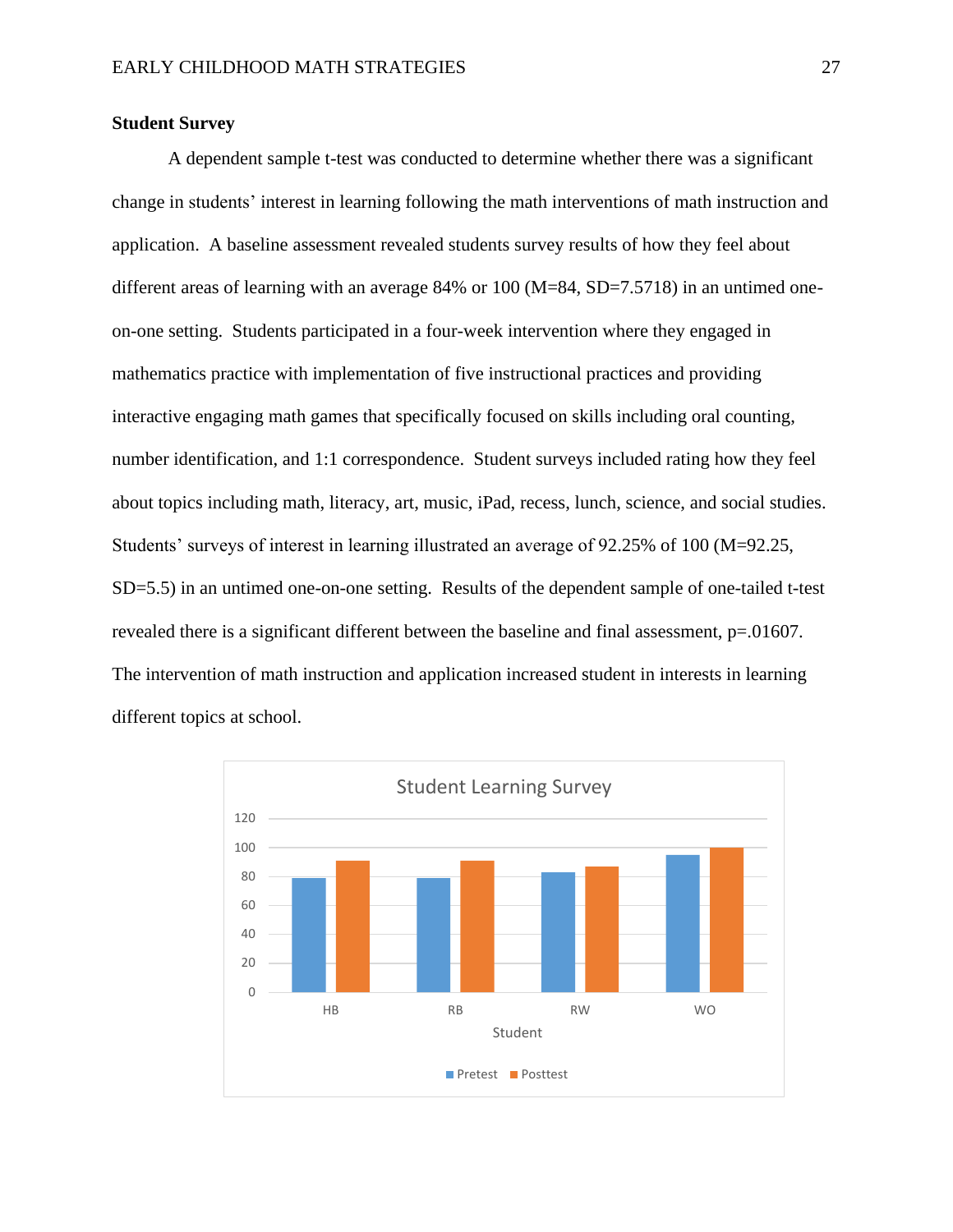#### **Discussion**

#### <span id="page-28-1"></span><span id="page-28-0"></span>**Summary of Major Findings**

The action study results allude to educators, researchers, and participants that implementing different types of math strategies for math instruction and application in an early childhood setting can help students increase their performance in this developmental area. This study indicates that all four early learner participants increased their performance by an average of 94% in oral counting and 60% in number identification. Additionally, the study also revealed these participants did not significantly increase an average performance in counting 1:1 correspondence due to the pretest and posttest standard deviation resulting in 17.5 and p=.1069. However, three out of four students did show growth in a positive trend line with this specific skill. The participant that did not show growth in 1:1 correspondence performed a perfect score of 100% on pretest and posttest which impacted the overall P value. The reasoning in the wake of these findings is that providing targeted, research-based best practices through explicitly structured math strategies and interventions can provide early educators a direction, purpose, and adaptability of support per student based on his/her continual performance.

Early learners were able to effectively complete the four-week intervention by participating in the methods with reliability, when presented. Through explicit teaching from the researcher, early learners were able to learn and exercise math skills of oral counting, number identification, and counting 1:1 correspondence at their independent level before interacting in the activities. As the intervention started, and throughout the intervention, the educator was responsible for monitoring student progress, due to the dependency of the age group, keeping learners updated on independent level of each math skill, and provide immediate verbal feedback to encourage and motivate students throughout the process. Feedback consisted of student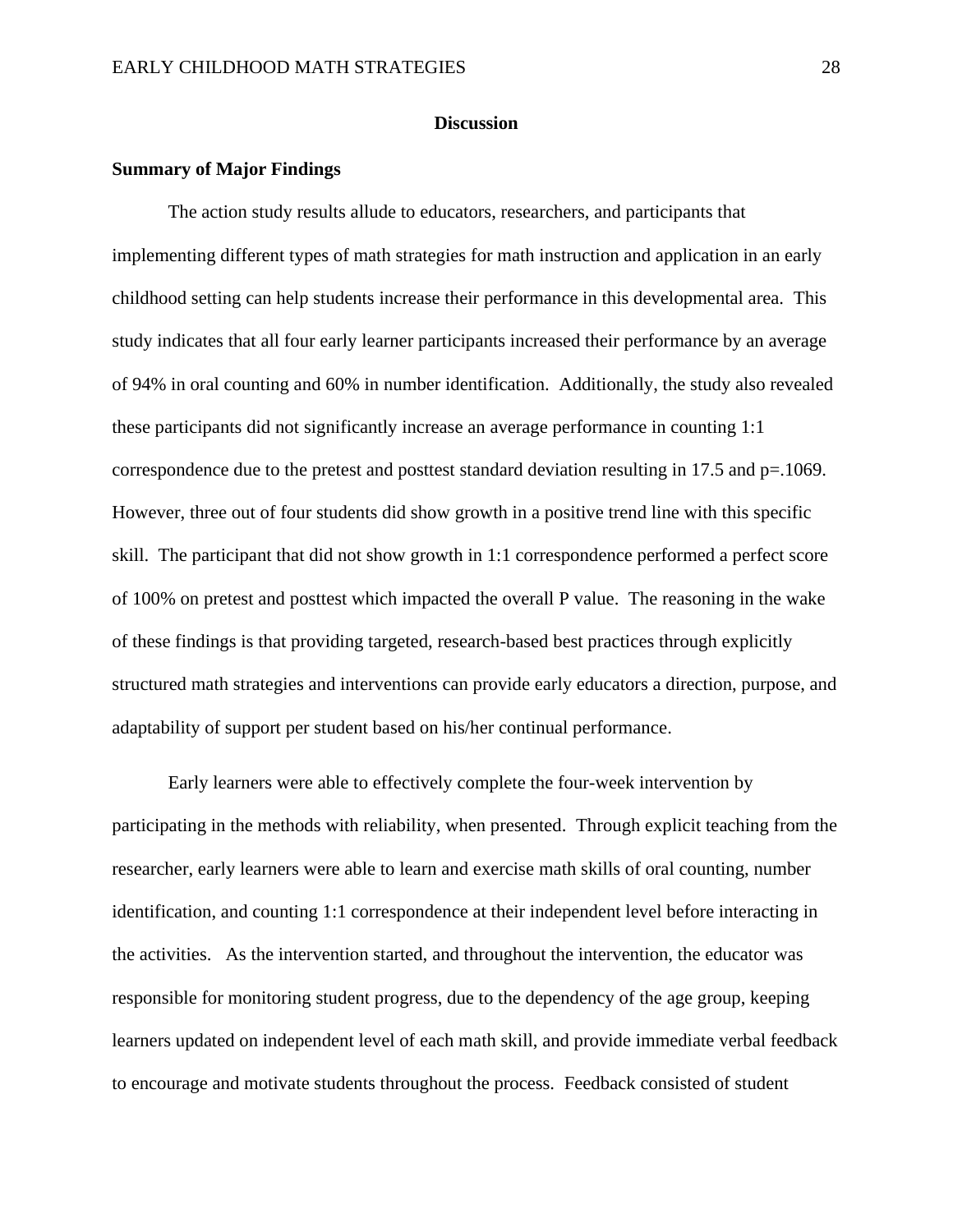instructional level and offering positive reinforcement for what the student is doing well on. Redirection or additional individual strategies were given, as well, when needed. Additionally, when using engaging interactive math games, students were able to practice these specific math skills at their independent level. Math games varied from teacher picks to student picks on different games at student independent level. Overall, implementing different types of math strategies for math instruction and application is successful by providing meaningful and purposeful research-based best practices, engaging interactive games, individual goal monitoring, frequent feedback, and frequent adjustments made when appropriate to meet the needs of students at their level.

#### <span id="page-29-0"></span>**Limitations of the Study**

This study did present some limitations during the process that could have potentially impacted the outcomes. Limited time, as the study took place over a four-week period, could have altered more progress and student outcomes. The study took place during a sixty-minute center time, where this part of the schedule is considered student lead. During many days of center time, there was various high need behaviors that needed to be supported that took away from devoted time from educator to implement and support intervention and activities with participants. During center time, the number of staff in room may altar as breaks are taking during this time of day. Lastly, another limitation was student dependency on independent activities. When working on engaging interactive math games, students needed continual direction such as how to get started, where to start, what to do next, what to do when done…etc. Educator needed to be available frequently to monitor and direct students on math activities throughout the whole process. Teacher may not have always been available promptly to help support or direct students when needed.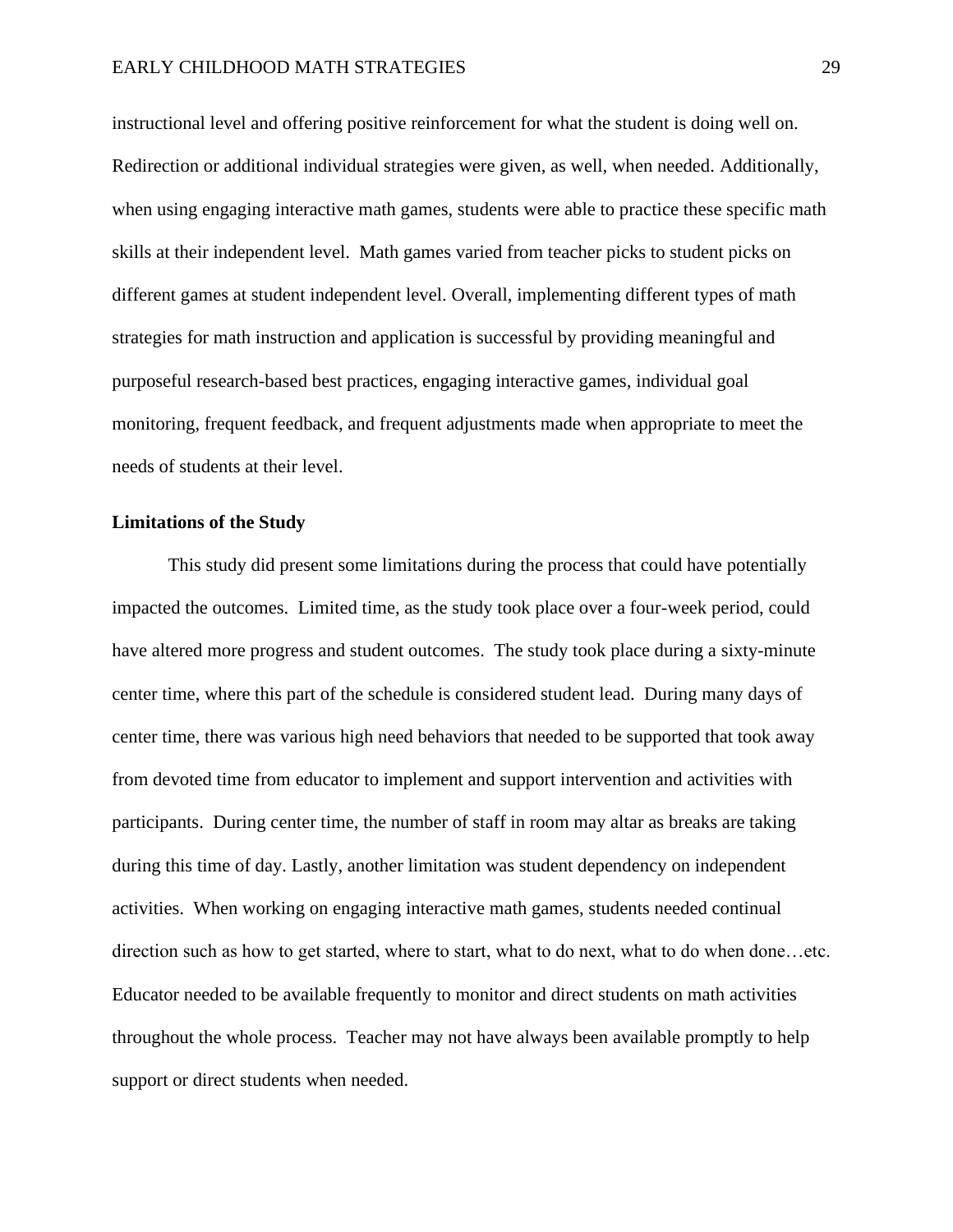#### <span id="page-30-0"></span>**Further Study**

The next step will be to implement this action research with another group of students within the same researched classroom setting during this current year. Students will be presented with the same intervention of providing targeted, research-based best practices through explicitly structured math instruction and application. The specific strategies include implementing five instructional practices for early learners and providing engaging interactive math games. However, during the application and independent practice, the researcher would alter students' application of practicing engaging interactive games through assigned lessons and practice at independent level to exploring activities of student choice at independent level to increase student motivation and independence. After the four weeks of conducting this second intervention, the researcher can compare the growth from the first group to the second group to see if there is a significant difference when providing student lead activities.

Another future measure will be to continue to monitor the same four students from this intervention for another four weeks to analyze if more time could produce a stronger outcome for student achievement in math. The researcher will continue implementing the same five instructional practices for early learners and providing engaging interactive math games. At the end of the four weeks, the researcher will compare the students' baseline and posttest from the first intervention, and posttest from the second intervention. The results will be able to encourage a positive trendline in mathematics skills of oral counting, number identification, and counting 1:1 correspondence.

Furthermore, using targeted, research-based best practices through explicitly structured math instruction and application is the emphasis for the researcher for the remainder of this current year and the following school year. The objective will be to concentrate on early math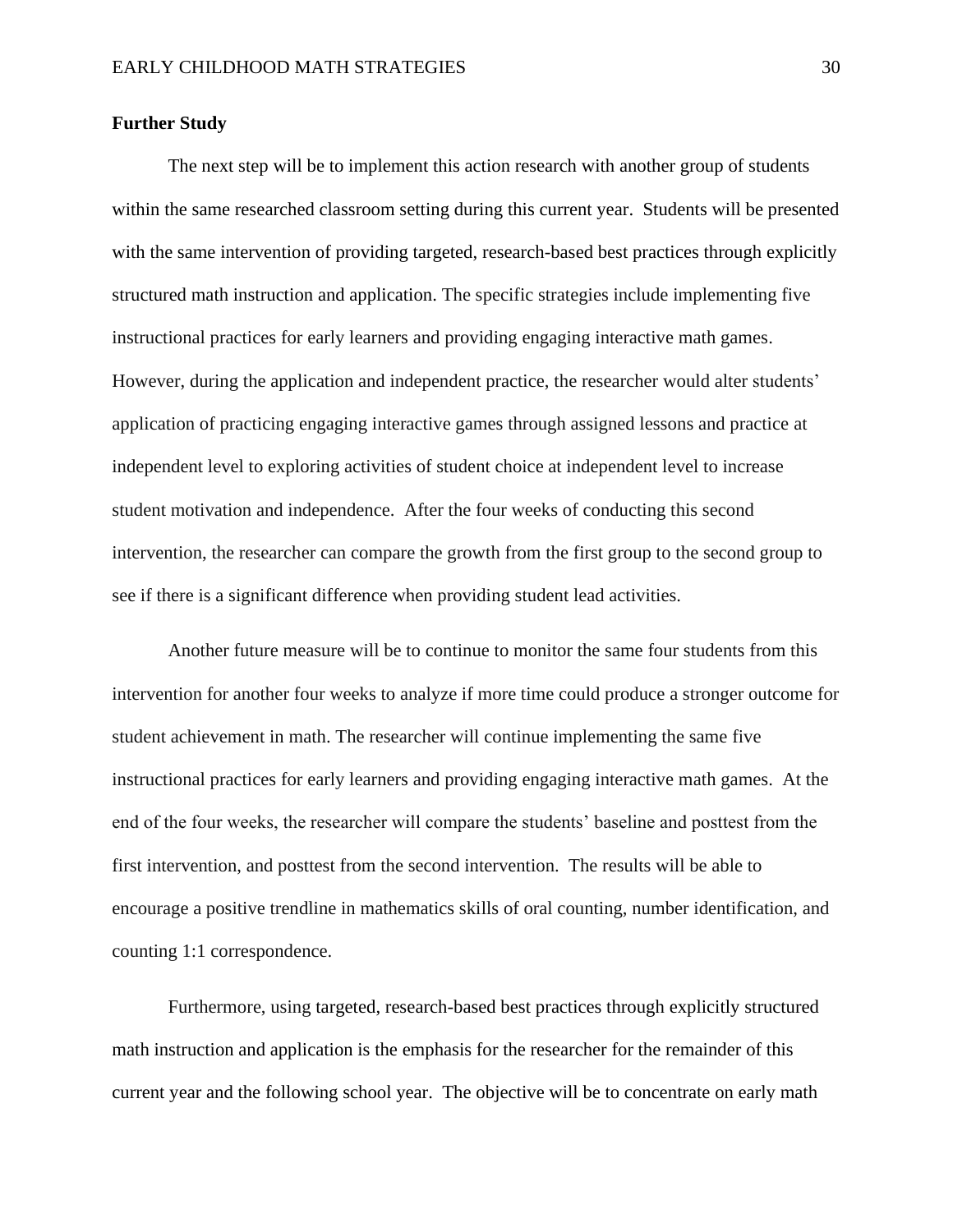skills strategies and interventions that can be supported and aligned with Iowa Early Learning Standards (IELS) and benchmarks to promote kindergarten readiness and longevity in education.

#### **Conclusion**

<span id="page-31-0"></span>This research offers support by using a trial group with implementing different types of math strategies for math instruction and application in an early childhood setting to help students increase their performance in this developmental area. When early learners or students at the primary level start falling behind compared to students' peers, they start to develop a gap between their success and their peers' success. The larger the gap is, the harder it is for a student to catch up. Giving early learners the fundamental and foundational skills in math is critical to his/her success in future. The four early learners that participated in this action research profited from being provided implementation of five instructional practices and providing engaging interactive math games. The findings of this research reveal that this type of intervention and classroom support increases student achievement in specific math skills including 93% in oral counting, 60% in number identification, and 91% in counting 1:1 correspondence. Further research in implementing different types of math strategies for math instruction and application, including various interactive engaging math apps, in an early childhood setting to help students increase their performance in this developmental area would be recommended in the future.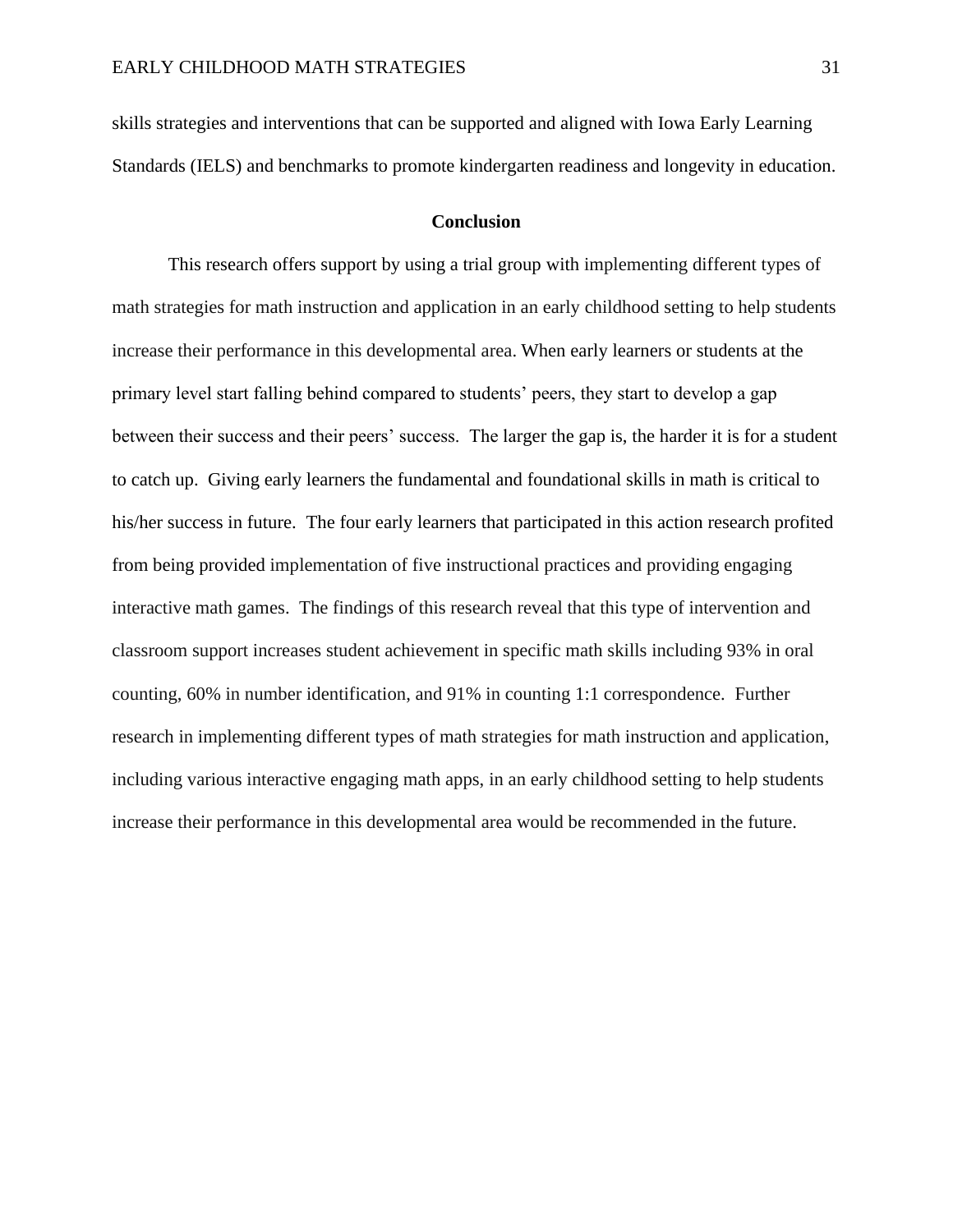#### **References**

<span id="page-32-0"></span>Aleksić, G., Merrell, C., Ferring, D., Tymms, P., & Klemenović, J. (2018). Links between socioemotional skills, behavior, mathematics and literacy performance of Preschool Children in Serbia. *European Journal of Psychology of Education*, *34*(2), 417–438. <https://doi.org/10.1007/s10212-018-0387-8>

- Bavarian, N., Lewis, K. M., DuBois, D. L., Acock, A., Vuchinich, S., Silverthorn, N., Snyder, F. J., Day, J., Ji, P., & Flay, B. R. (2013). Using social-emotional and character development to improve academic outcomes: A matched-pair, cluster-randomized controlled trial in low-income, Urban Schools. *Journal of School Health*, *83*(11), 771– 779.<https://doi.org/10.1111/josh.12093>
- Brendefur, J., Strother, S., Thiede, K., Lane, C., & Surges-Prokop, M. J. (2012). A professional development program to improve math skills among preschool children in head start. *Early Childhood Education Journal*, *41*(3), 187–195. [https://doi.org/10.1007/s10643-](https://doi.org/10.1007/s10643-012-0543-8) [012-0543-8](https://doi.org/10.1007/s10643-012-0543-8)
- Clark , A., Henderson, P., & Gifford , S. (2020). Improving Mathematics in the Early Years and Key Stage 1. Guidance Report. *Education Endowment Foundation (EEF)*, 1–44. [https://educationendowmentfoundation.org.uk/public/files/Publications/Maths/EEF\\_Math](https://educationendowmentfoundation.org.uk/public/files/Publications/Maths/EEF_Maths_EY_KS1_Guidance_Report.pdf) [s\\_EY\\_KS1\\_Guidance\\_Report.pdf](https://educationendowmentfoundation.org.uk/public/files/Publications/Maths/EEF_Maths_EY_KS1_Guidance_Report.pdf)
- DuPaul, G. J., Kern, L., Caskie, G. I. L., & Volpe, R. J. (2015). Early Intervention for Young Children With Attention Deficit Hyperactivity Disorder: Prediction of Academic and Behavioral Outcomes. *School Psychology Review, 44*(1), 3-20. [http://ezproxy.nwciowa.edu/login?url=https://www.proquest.com/scholarly-](http://ezproxy.nwciowa.edu/login?url=https://www.proquest.com/scholarly-journals/early-intervention-young-children-with-attention/docview/1685001292/se-2?accountid=28306)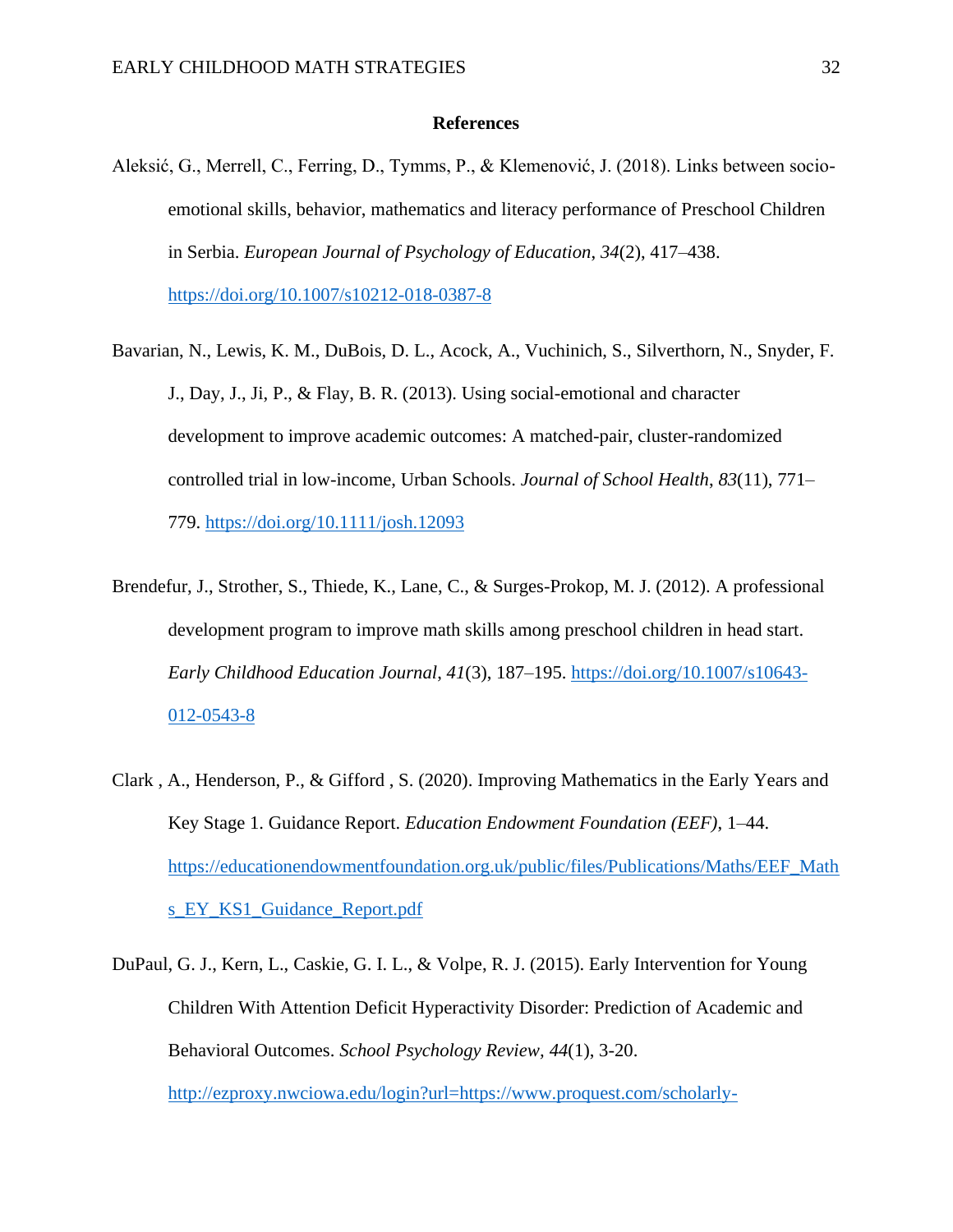[journals/early-intervention-young-children-with-attention/docview/1685001292/se-](http://ezproxy.nwciowa.edu/login?url=https://www.proquest.com/scholarly-journals/early-intervention-young-children-with-attention/docview/1685001292/se-2?accountid=28306)[2?accountid=28306](http://ezproxy.nwciowa.edu/login?url=https://www.proquest.com/scholarly-journals/early-intervention-young-children-with-attention/docview/1685001292/se-2?accountid=28306)

- Goff, W. (2019). The Processes that Adults Engage with When They Come Together to Support the Learning of Children Making the Transition to School. *Early Childhood Education Journal, 47*(6), 687-697.<http://dx.doi.org/10.1007/s10643-019-00960-6>
- Gorard, S., Siddiqui, N., & See, B. (2016). Can 'philosophy for children' improve primary school attainment? *Journal of Philosophy of Education*, *51*(1), 5–22. <https://doi.org/10.1111/1467-9752.12227>
- Jamil, F. M., Linder, S. M., & Stegelin, D. A. (2018). Early Childhood Teacher Beliefs About STEAM Education After a Professional Development Conference. *Early Childhood Education Journal, 46*(4), 409-417.<http://dx.doi.org/10.1007/s10643-017-0875-5>
- McKevett, N. M., & Kiss, A. J. (2019). *The influence of data on teachers' judgments of students' early reading and math skills*. Wiley Online Library. Retrieved February 12, 2022, from <https://onlinelibrary.wiley.com/doi/10.1002/pits.22256>
- Miller, P., Votruba-Drzal, E., McQuiggan, M., & Shaw, A. (2017). Pre-K classroom-economic composition and children's early academic development. *Journal of Educational Psychology, 109*(2), 149-165.<http://dx.doi.org/10.1037/edu0000137>

**<https://www.proquest.com/docview/1799001129?accountid=28306>**

Piasta, S. B., Logan, J. A., Pelatti, C. Y., Capps, J. L., & Petrill, S. A. (2015). Professional development for early childhood educators: Efforts to improve math and science learning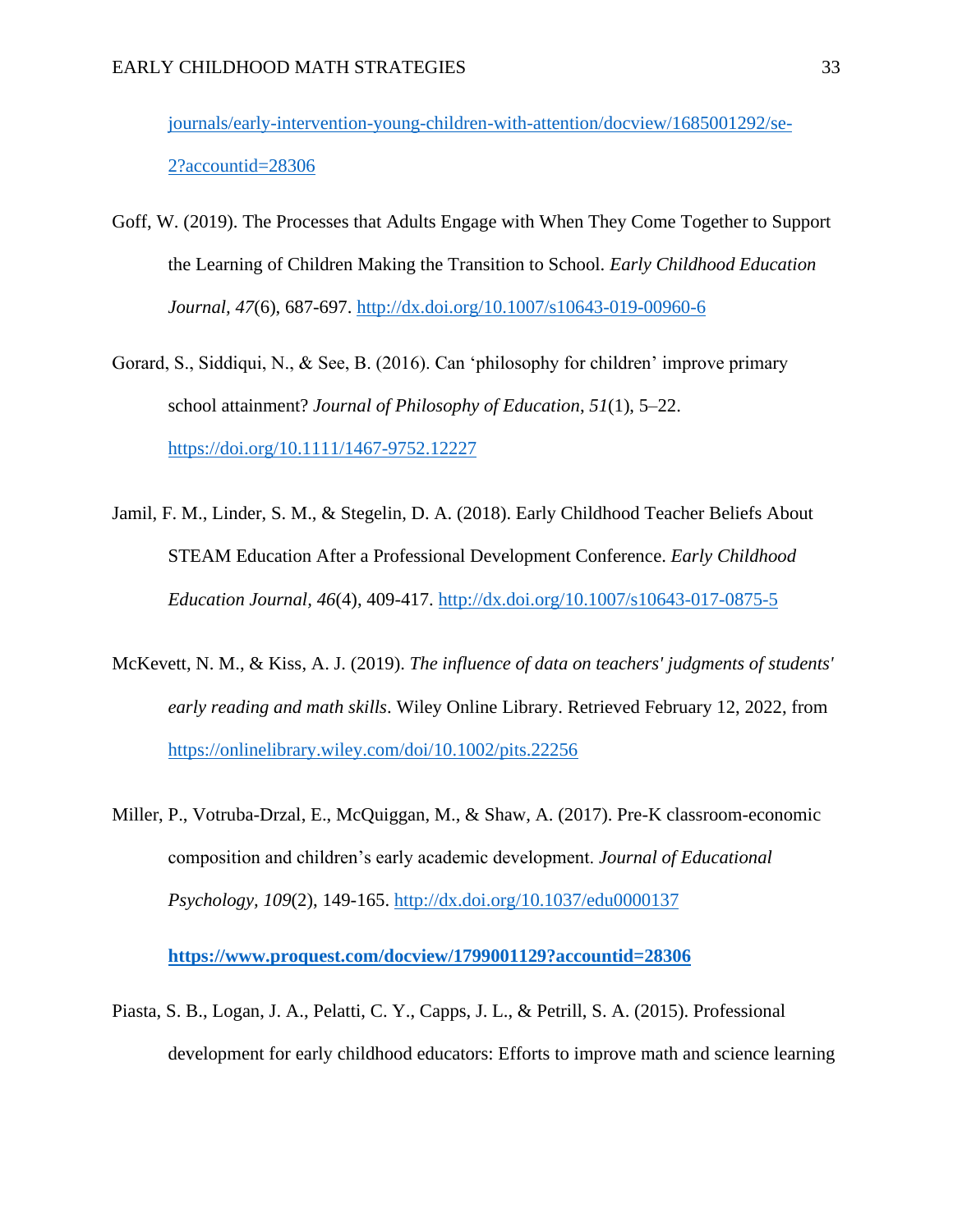opportunities in early childhood classrooms. *Journal of Educational Psychology*, *107*(2), 407–422.

Nusir, S., Alsmadi, I., Al-Kabi, M., & Sharadgah, F. (2012). Studying the impact of using multimedia interactive programs at children ability to learn basic math skills. *Acta Didactica Napocensia, 5*(2), 17-31.

[http://ezproxy.nwciowa.edu/login?url=https://www.proquest.com/scholarly](http://ezproxy.nwciowa.edu/login?url=https://www.proquest.com/scholarly-journals/studying-impact-using-multimedia-interactive/docview/1372344073/se-2)[journals/studying-impact-using-multimedia-interactive/docview/1372344073/se-2](http://ezproxy.nwciowa.edu/login?url=https://www.proquest.com/scholarly-journals/studying-impact-using-multimedia-interactive/docview/1372344073/se-2)

- Outhwaite, L. A., Faulder, M., Gulliford, A., & Pitchford, N. J. (2019). Raising early achievement in math with interactive apps: A randomized control trial. *Journal of Educational Psychology, 111*(2), 284-298.<http://dx.doi.org/10.1037/edu0000286>
- Piasta, S. B., Logan, J. A., Pelatti, C. Y., Capps, J. L., & Petrill, S. A. (2015). Professional development for early childhood educators: Efforts to improve math and science learning opportunities in early childhood classrooms. *Journal of Educational Psychology*, *107*(2), 407–422. https://doi.org/10.1037/a0037621
- Razza, R. A., Martin, A., & Brooks-gunn, J. (2015). Are Approaches to Learning in Kindergarten Associated with Academic and Social Competence Similarly? *Child & Youth Care Forum, 44*(6), 757-776.<http://dx.doi.org/10.1007/s10566-015-9307-0>
- Rittle-Johnson, B., Fyfe, E. R., Hofer, K. G., & Farran, D. C. (2016). Early Math Trajectories: Low-Income Children's Mathematics Knowledge From Ages 4 to 11. *Child Development*, *88*(5), 1727–1742.